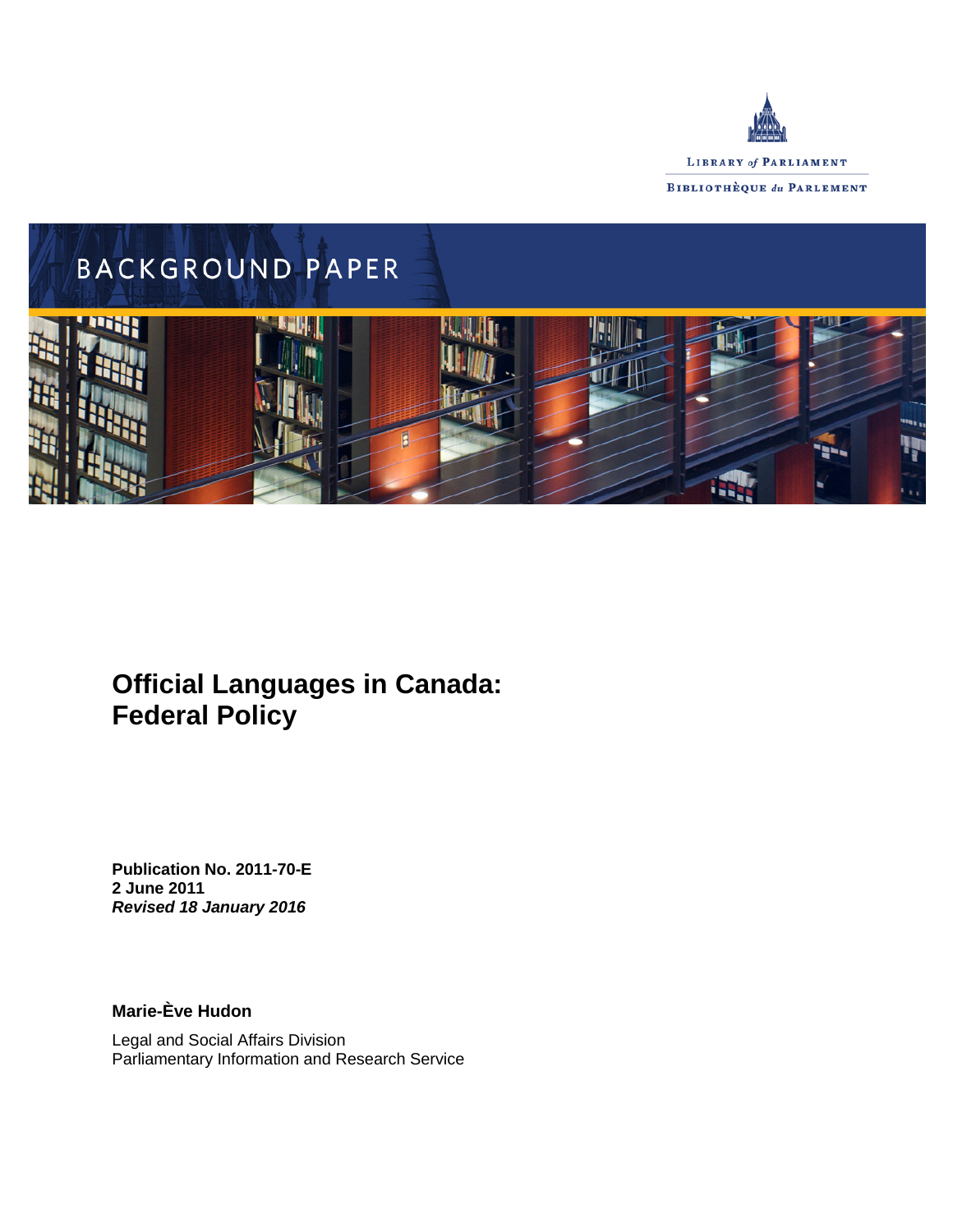Library of Parliament *Background Papers* provide in-depth studies of policy issues. They feature historical background, current information and references, and many anticipate the emergence of the issues they examine. They are prepared by the Parliamentary Information and Research Service, which carries out research for and provides information and analysis to parliamentarians and Senate and House of Commons committees and parliamentary associations in an objective, impartial manner.

© Library of Parliament, Ottawa, Canada, 2016

*Official Languages in Canada: Federal Policy* (Background Paper)

Publication No. 2011-70-E

Ce document est également publié en français.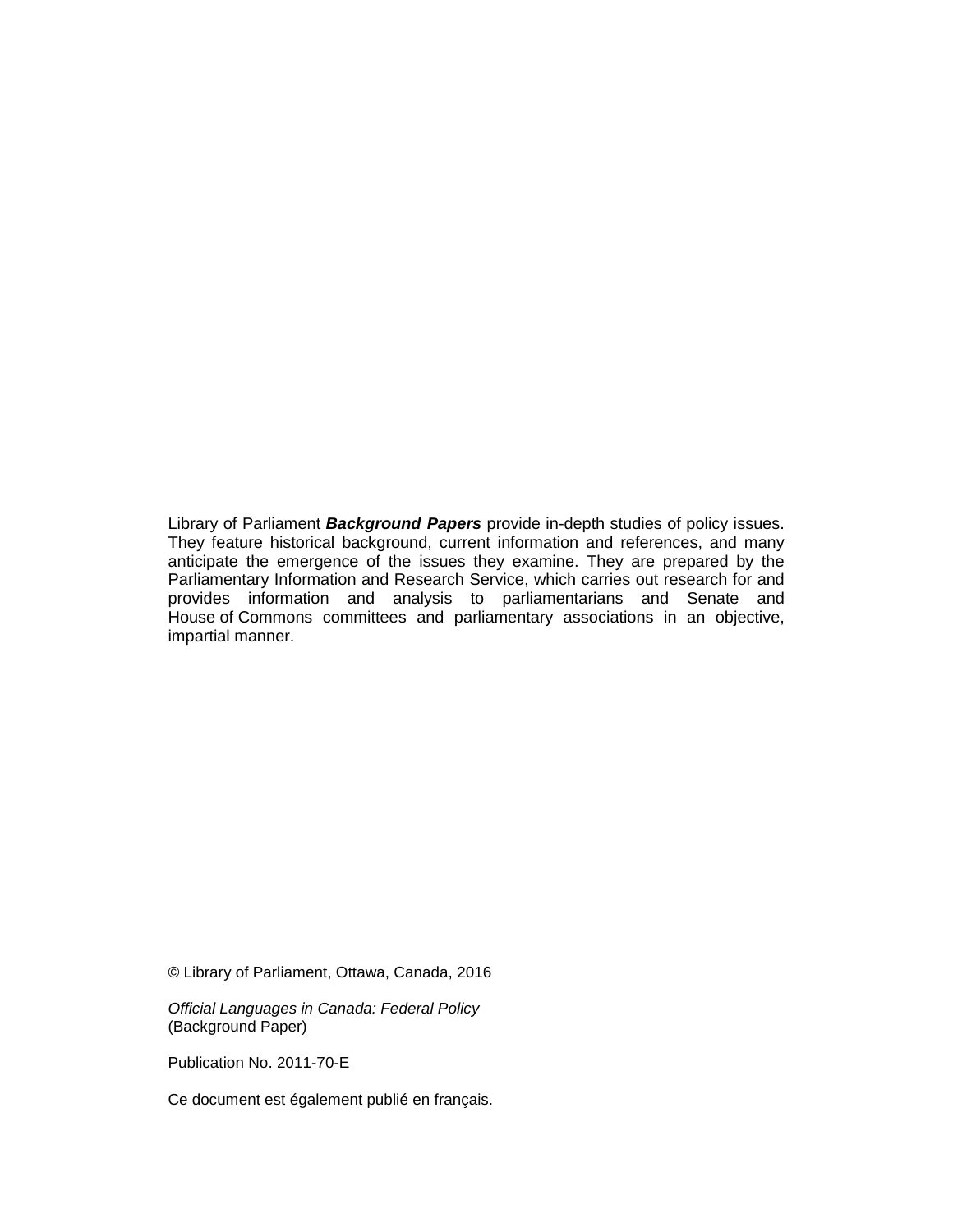## **CONTENTS**

| $\mathbf{1}$   |     |       |                                                                                                          |  |
|----------------|-----|-------|----------------------------------------------------------------------------------------------------------|--|
| $\overline{2}$ |     |       | THE CHARTER AND ITS EFFECTS ON                                                                           |  |
|                | 2.1 |       |                                                                                                          |  |
|                | 2.2 |       | Interpretation and Implementation of Language Rights                                                     |  |
| 3              |     |       | <b>IMPLEMENTATION OF THE OFFICIAL LANGUAGES</b>                                                          |  |
|                | 3.1 |       |                                                                                                          |  |
|                | 3.2 |       |                                                                                                          |  |
|                | 3.3 |       | The Official Languages (Communications with and                                                          |  |
|                | 3.4 |       | Legal and Legislative Changes: Substantive Equality,<br>Modernization of the Official Languages Act, and |  |
|                | 3.5 |       | Review of the Government of Canada's Official Languages Policies 6                                       |  |
| 4              |     |       | <b>IMPLEMENTATION OF PART VII OF</b>                                                                     |  |
|                | 4.1 |       |                                                                                                          |  |
|                | 4.2 |       | The Department of Canadian Heritage's                                                                    |  |
|                |     | 4.2.1 | Minority-Language Education and Second-Language Learning 8                                               |  |
|                |     | 4.2.2 |                                                                                                          |  |
|                |     | 4.2.3 |                                                                                                          |  |
|                |     | 4.2.4 |                                                                                                          |  |
|                | 4.3 |       | National Strategy for the Implementation of                                                              |  |
|                | 4.4 |       |                                                                                                          |  |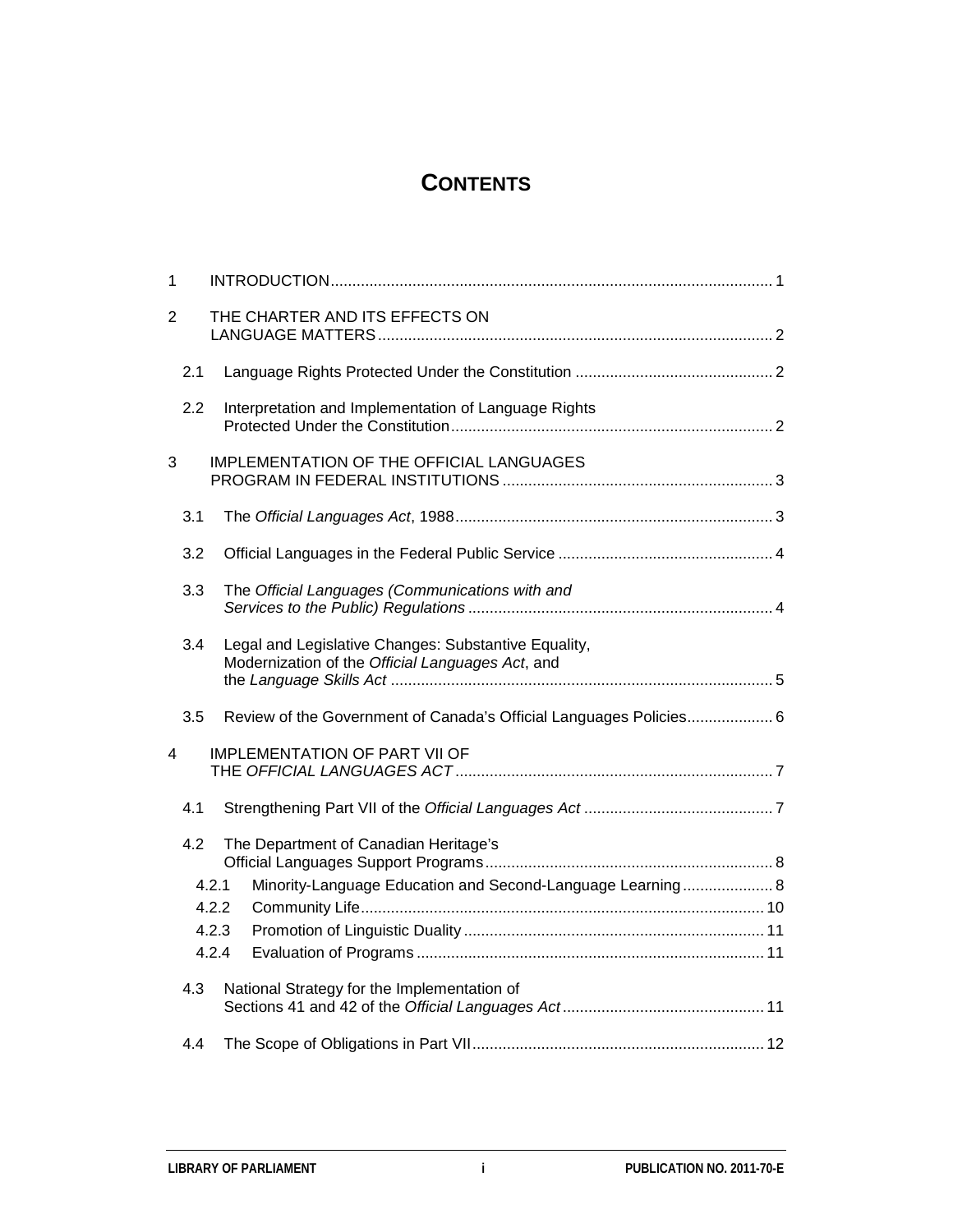| 5                     | RENEWED COMMITMENT OF THE GOVERNMENT                            |  |  |  |  |  |
|-----------------------|-----------------------------------------------------------------|--|--|--|--|--|
| 5.1                   |                                                                 |  |  |  |  |  |
|                       | 5.2 The Roadmap for Canada's Linguistic Duality (June 2008)  14 |  |  |  |  |  |
| 5.3                   | The Roadmap for Canada's Official Languages (March 2013)  15    |  |  |  |  |  |
| 6                     |                                                                 |  |  |  |  |  |
| Selected Bibliography |                                                                 |  |  |  |  |  |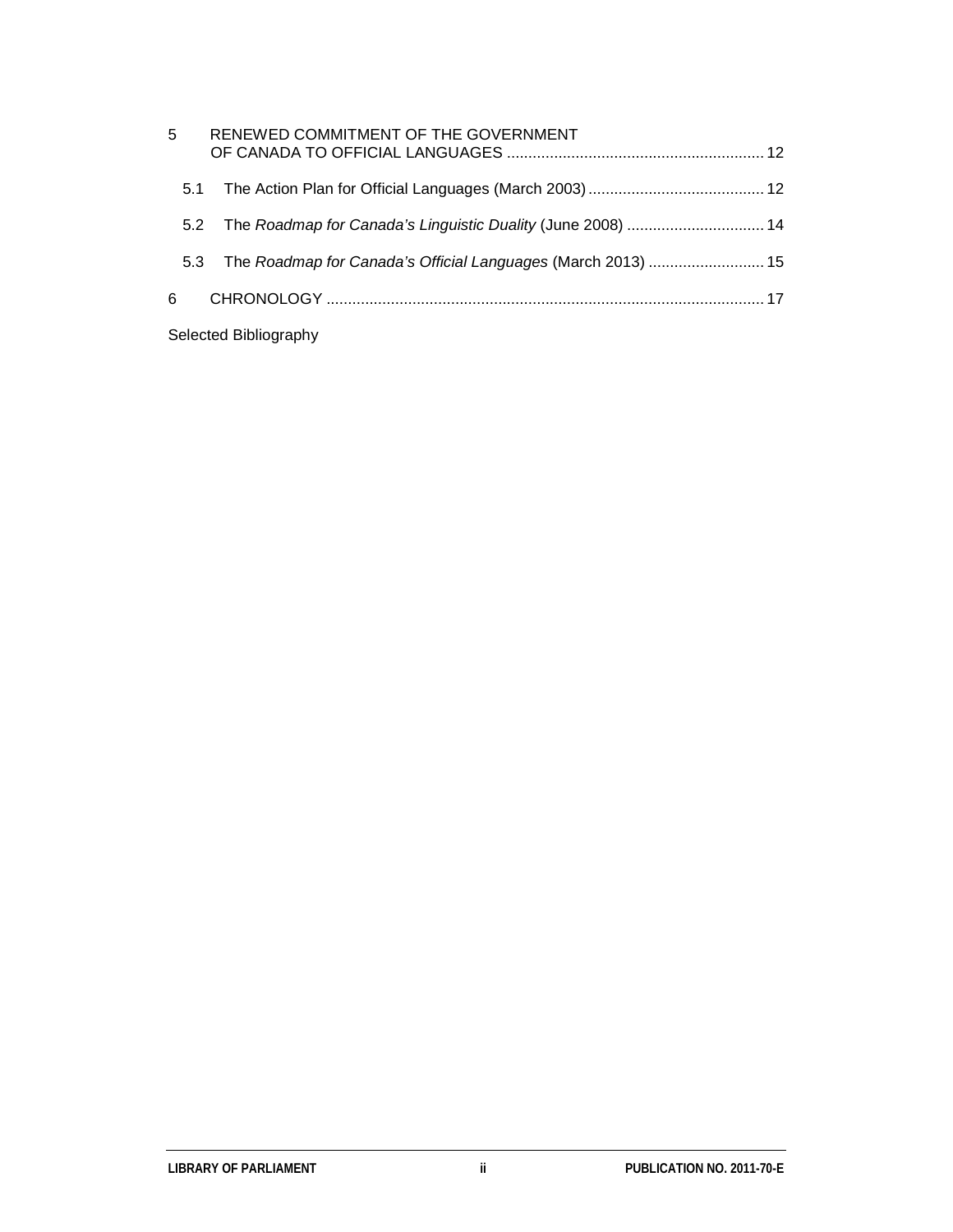## **1 INTRODUCTION**

The legal protection of English and French is rooted in the *British North America Act*. Section 133 of this Act allows for the use of English and French in parliamentary debates and court proceedings, and makes it mandatory in the printing and publication of laws by the Parliament of Canada and the Legislature of Quebec. In 1969, the federal government established a more formal framework for the use of English and French in its very first *Official Languages Act*, consequent to the Royal Commission of Inquiry on Bilingualism and Biculturalism's recommendations.

The enshrinement of language rights in the Constitution in 1982 opened a new chapter in the evolution of these rights in Canada. Since that time, language issues have continued to attract public interest and have even created tension. On the one hand, demands for implementation and full enforcement of the language rights protected under the Constitution have given rise to conflicts between official language minorities and their respective provincial governments; from time to time, these conflicts have resulted in legal challenges, some of which have reached the Supreme Court. On the other hand, some Canadians continue to base their attitudes about Canada's linguistic duality on mistaken perceptions of federal official languages policy. This means that opposition to so-called official bilingualism has crystallized into a perception that bilingualism is imposed on all Canadians; however, since the obligations under the *Official Languages Act* apply first and foremost to federal institutions, the federal approach to official languages is based on the principle of institutional bilingualism.<sup>[1](#page-26-1)</sup> That said, according to recent surveys, popular support for official languages appears to have gained ground over the past few years.

This document examines four main issues:

- the *Canadian Charter of Rights and Freedoms* and its effects on language matters;
- implementation of the Official Languages Program in federal institutions;
- implementation of Part VII of the *Official Languages Act*; and
- the renewed commitment of the Government of Canada with respect to official languages.

A chronology of key events in the evolution of the federal policy with respect to official languages and a selected bibliography are also provided.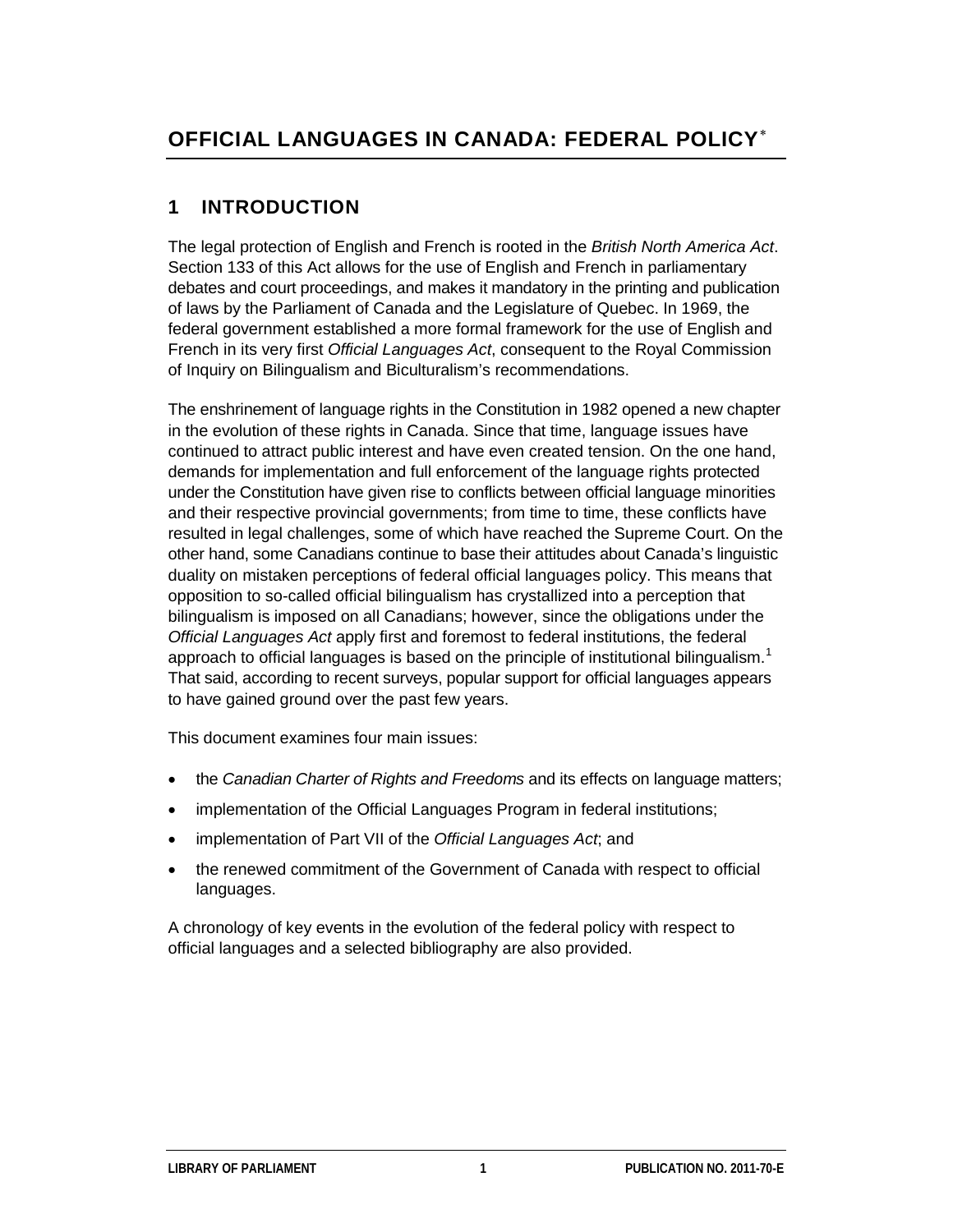## **2 THE CHARTER AND ITS EFFECTS ON LANGUAGE MATTERS**

### **2.1 LANGUAGE RIGHTS PROTECTED UNDER THE CONSTITUTION**

With the passage of the *Constitution Act, 1982*, the concept of official languages was enshrined in the Constitution. Section 16 of the *Canadian Charter of Rights and Freedoms* (the Charter)<sup>[2](#page-26-2)</sup> establishes English and French as the official languages of Canada and confers equal status and equal rights and privileges with respect to their use in the institutions of the Parliament and the Government of Canada. Sections 17, 18 and 19 set out the principle of equality of the two official languages in the proceedings of Parliament, in parliamentary papers, and in courts established by Parliament. Section 20 deals with the use of English or French in communications between federal institutions and members of the public. Section 23 deals with minority language education rights. In addition, section 24 provides that anyone whose Charter – protected rights or freedoms have been infringed upon or denied may apply to a court of competent jurisdiction to obtain a remedy.

At the express request of New Brunswick, sections 16 through 20 of the Charter apply to that province. As well, a constitutional amendment was passed by the Legislative Assembly of New Brunswick in December 1992 and by the Parliament of Canada in February 1993. This amendment to the Charter extends New Brunswick's *Act Recognizing the Equality of the Two Official Linguistic Communities*, passed in 1981 by the legislative assembly of that province<sup>[3](#page-26-3)</sup> by proclaiming that New Brunswick's English-speaking and French-speaking linguistic communities have equal status, rights and privileges – in particular, the right to the separate educational and cultural institutions necessary to preserve and promote those rights and privileges. The amendment also confirms the role of the Legislature and Government of New Brunswick in preserving and promoting this status and these rights and privileges.

#### **2.2 INTERPRETATION AND IMPLEMENTATION OF LANGUAGE RIGHTS PROTECTED UNDER THE CONSTITUTION**<sup>[4](#page-26-4)</sup>

As might be expected, the years following the coming into force of the Charter were characterized by numerous court challenges aimed at enforcing the spirit and the letter of the supreme law of Canada with respect to language rights.

The Court Challenges Program was essential to the development of jurisprudence relating to language rights protected under the Constitution. Introduced in 1978, this program provided financial assistance to official language minorities wishing to have their constitutional rights clarified and asserted through the courts (section 133 of the *Constitution Act, 1867* and the *Manitoba Act, 1870*); since 1982, it has also covered the language rights set out in sections 16 through 23 of the Charter. Lastly, since 1985, it has also applied to individuals and groups that have challenged federal legislation, policies and practices in test cases invoking section 15 of the Charter, concerning equality rights; section 27, on Canadians' multicultural heritage; and section 28, on equality of the sexes. The program, funded by the federal government, has been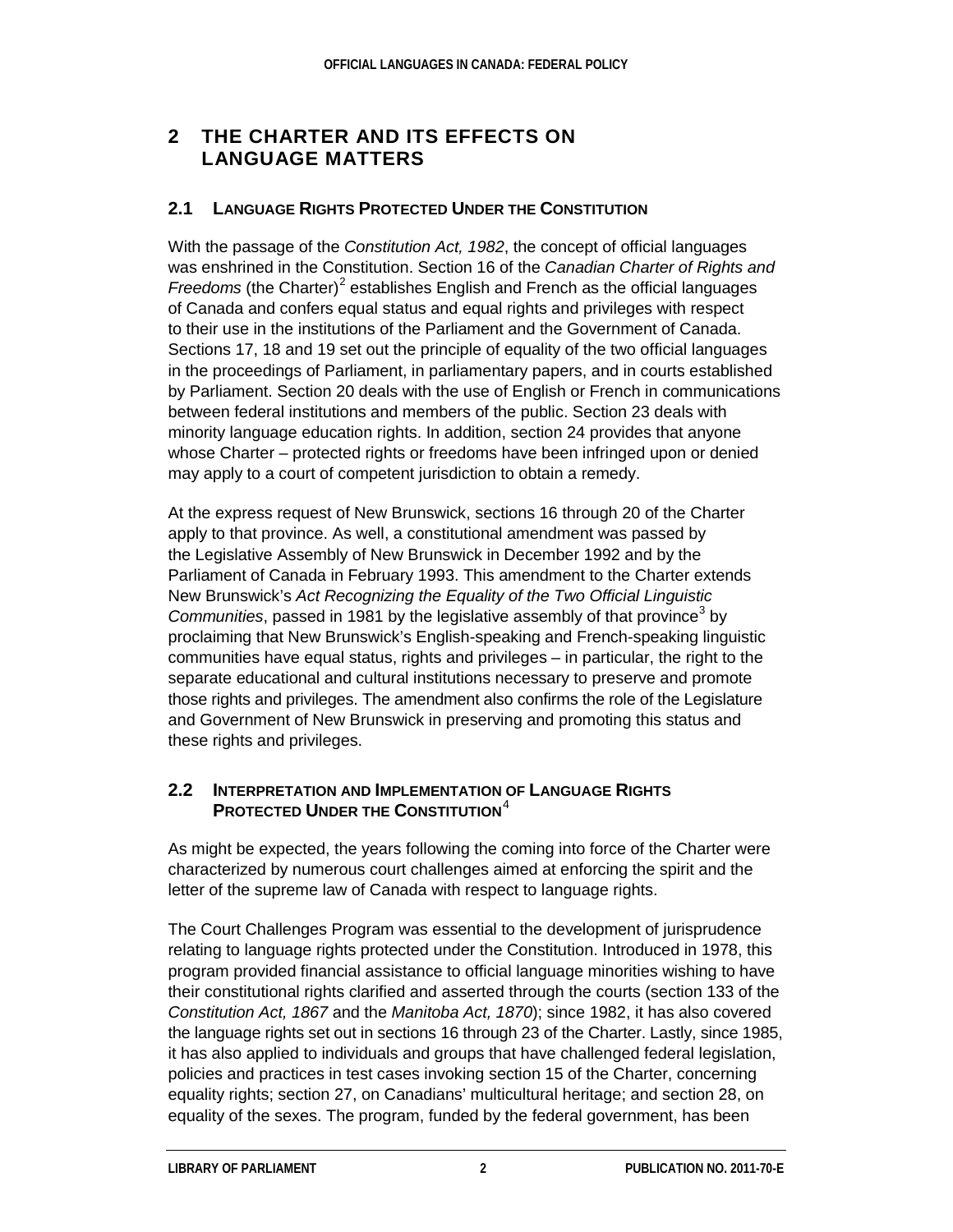brought to bear on test cases of national importance. For example, it helped ensure that French-speaking Manitobans' language rights, which had been denied since the adoption of Manitoba's *Official Language Act* of 1890, were recognized by the courts and the Legislative Assembly of Manitoba; it also furthered the battle to enforce the minority language education rights enshrined in section 23 of the Charter.

The Court Challenges Program was cancelled initially in February 1992, and then restored in October 1994. It was cancelled again in September 2006, and partially reinstated in June 2008, as a result of an out-of-court settlement between the Fédération des communautés francophones et acadienne du Canada, which had challenged the cancellation of the program, and the Government of Canada. The new Language Rights Support Program, which came into being in December 2009, is designed for language-related test cases only. It focuses on alternative dispute resolution processes, while allowing support for litigation. In addition, according to the ministerial mandate letters issued in November 2015, the Minister of Canadian Heritage and the Minister of Justice are to collaborate to update and reinstate the Court Challenges Program.<sup>[5](#page-26-5)</sup>

## **3 IMPLEMENTATION OF THE OFFICIAL LANGUAGES PROGRAM IN FEDERAL INSTITUTIONS**

## **3.1 THE** *OFFICIAL LANGUAGES ACT***, 1988**[6](#page-26-6)

The *Official Languages Act* of 1969 followed upon the recommendations of the Royal Commission of Inquiry on Bilingualism and Biculturalism to broaden the scope and application of section 133 of the *Constitution Act, 1867*. Its purpose was to give English and French equal status, not only in Parliament and before the courts of Canada (as provided by section 133), but throughout the federal administration as well.

The *Official Languages Act* had not been amended since its passage in 1969, despite several requests by the Standing Joint Committee on Official Languages and the Office of the Commissioner of Official Languages. The coming into force of the Charter in 1982 made reform more urgent. The government had to adapt federal legislation to the Charter and had to define the terms and conditions of implementing the Charter. It also wished to provide a broader legislative basis for its language policies and programs. In light of the scope of the amendments being considered, the government opted to repeal the existing statute and replace it with Bill C-72. The new statute, adopted in 1988, is also entitled the *Official Languages Act* (OLA).[7](#page-26-7)

Parliament remedied one weakness of the former statute – its declaratory nature – by making the OLA enforceable. The OLA provides for judicial remedy through the Federal Court; under certain conditions, a plaintiff may apply for a remedy either alone or jointly with the Commissioner, who is also authorized to apply to the Court for a remedy.

A general provision corrects another shortcoming of the former statute, i.e., its lack of primacy over other federal statutes. This general provision states that the provisions of Parts I to V of the OLA – which deal with the proceedings of Parliament, legislative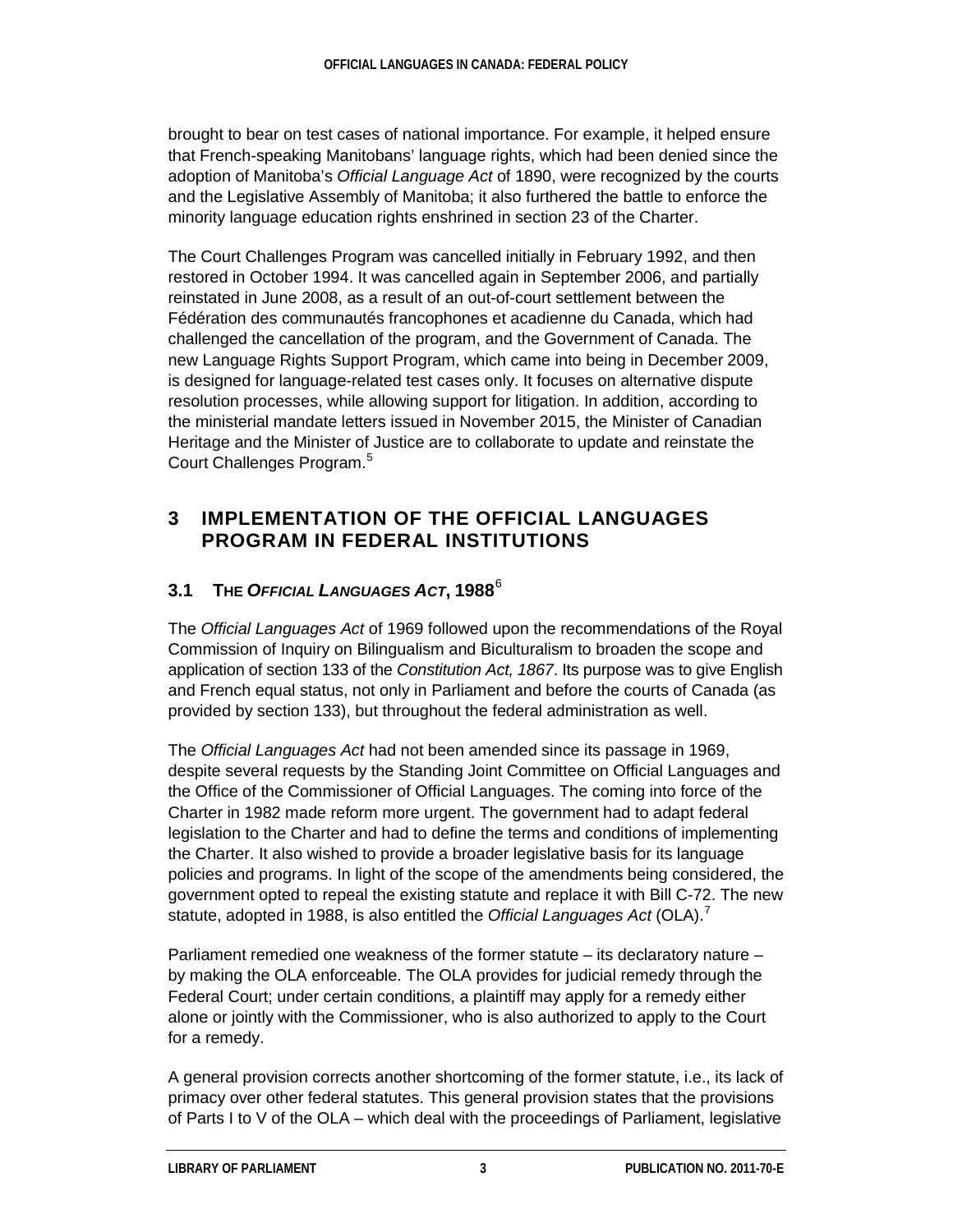and other instruments, the administration of justice, communications with and services to the public, and language of work – have primacy over all other federal legislation or regulations except the *Canadian Human Rights Act* because the principles underlying these Parts flow directly from the Constitution.

The OLA requires the Minister of Canadian Heritage and the President of the Treasury Board, to report annually to Parliament on their respective responsibilities concerning official languages. It also requires Parliament to strike a parliamentary committee specifically responsible for following up on the implementation of the OLA and its accompanying regulations and instructions, and on the implementation of reports by the Commissioner of Official Languages, the President of the Treasury Board, and the Minister of Canadian Heritage.

## **3.2 OFFICIAL LANGUAGES IN THE FEDERAL PUBLIC SERVICE**[8](#page-26-8)

The OLA sets out three broad principles with respect to official languages in the federal public service:

- the public's right to communicate with and be served by federal institutions in the language of choice of those being served (Part IV);
- the right of employees of federal institutions to work in the official language of their choice (Part V); and
- the government's commitment to provide equal opportunities to English-speaking and French-speaking Canadians in federal institutions (Part VI).

The federal public service designates a certain percentage of its positions as bilingual by taking into account obligations with respect to services to the public and language of work. The government designated a certain number of bilingual regions for language-of-work purposes. It undertook to draw up regulations on communication with and services to the public after the 1988 OLA was passed.

#### **3.3 THE** *OFFICIAL LANGUAGES (COMMUNICATIONS WITH AND SERVICES TO THE PUBLIC) REGULATIONS*

The OLA defines the responsibilities of federal institutions concerning communication with and services to the public. The government adopted the Official Languages (Communications with and Services to the Public) Regulations<sup>[9](#page-27-0)</sup> on 16 December 1991. The Regulations clarify the linguistic obligations of federal organizations and specify the circumstances in which Canadians may expect to be served in the official language of their choice.

The Regulations apply to all institutions covered by the OLA, including departments, Crown corporations and Air Canada (under the *Air Canada Public Participation Act*). The Regulations complete key provisions of the OLA concerning federal offices where there is "significant demand" for service in both official languages; federal offices where the "nature of the office" makes service in both official languages reasonable; and, contracted services for travellers.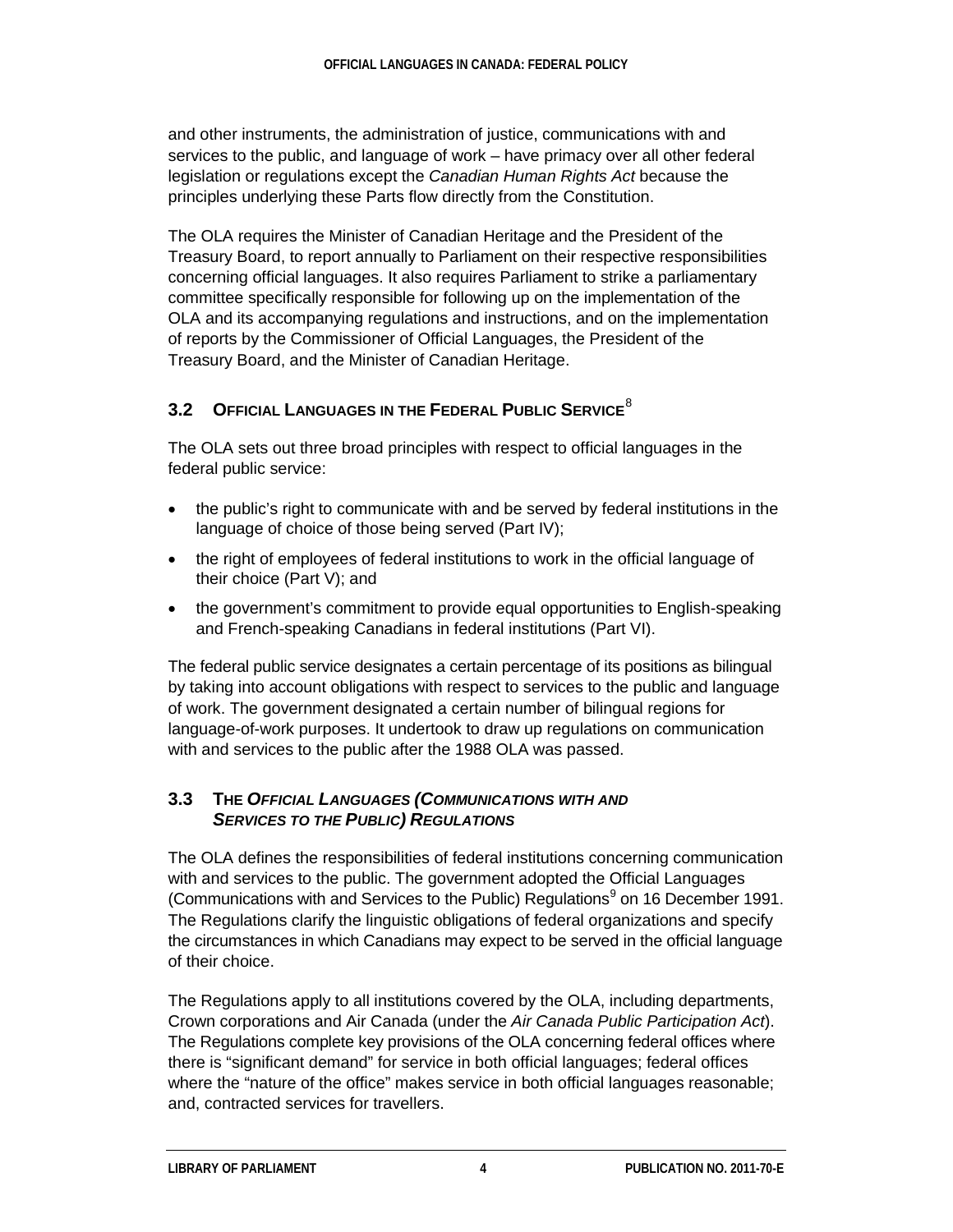The Regulations relating to "significant demand" include provisions based on the most recent decennial census data on the size of the minorities (either absolute size, or number and proportion, whichever is appropriate) and, where local demographic data are not relevant, provisions based on the volume of demand in the minority language. The Regulations on the "nature of the office" apply to specific federal services, regardless of level of demand, and include provisions on health and safety signage, national parks, embassies, the main federal offices located in the Northwest Territories and the Yukon,  $10^{\circ}$  $10^{\circ}$  and popular national or international exhibitions.

The Regulations on contracted services at facilities for travellers apply to federal airports, railway stations and ferry terminals where demand is significant. Services covered include restaurant, car rental, foreign exchange and air carrier services provided at these facilities. The Regulations also specify the terms and conditions of providing these services.

Many federal institutions still have trouble ensuring that the provision of services of equal quality in both English and French are integral to their corporate culture. In his most recent annual reports, Commissioner of Official Languages Graham Fraser noted that while there had been progress in some institutions, some problems continued to occur, in particular in relation to written communication, active offer and services to the travelling public. Year after year, most of the complaints received by the OCOL relate to services to the public.

In October 2006, the government published draft regulations in the *Canada Gazette* in response to a Federal Court of Canada order in *Doucet v. Canada*. [11](#page-27-2) The object of these draft regulations was to amend the Regulations such that a Royal Canadian Mounted Police detachment (in Amherst, Nova Scotia) would be required to offer bilingual services. Commissioner Fraser and the Senate Standing Committee on Official Languages were of the opinion that these draft regulations took a minimalist approach. Along with a great many official language minority community organizations, they wanted the government to undertake a thorough revision of the Regulations to better reflect current realities and to ensure that members of the public receive services of equal quality in the official language of their choice. The government amended the Regulations in 2007 to comply with the order of the Federal Court, but has made no formal commitment to undertake a major revision of the Regulations.

#### **3.4 LEGAL AND LEGISLATIVE CHANGES: SUBSTANTIVE EQUALITY, MODERNIZATION OF THE** *OFFICIAL LANGUAGES ACT***, AND THE** *LANGUAGE SKILLS ACT*

In February 2009, the decision of the Supreme Court of Canada in *Desrochers*[12](#page-27-3) emphasized the importance that services offered be of equal quality in both official languages. This ruling held that the government must take the necessary steps to ensure that francophones and anglophones contribute equally to the definition and delivery of services. As a result, the Treasury Board Secretariat published an analytical grid to help federal institutions apply the principle of substantive equality to their programs and services.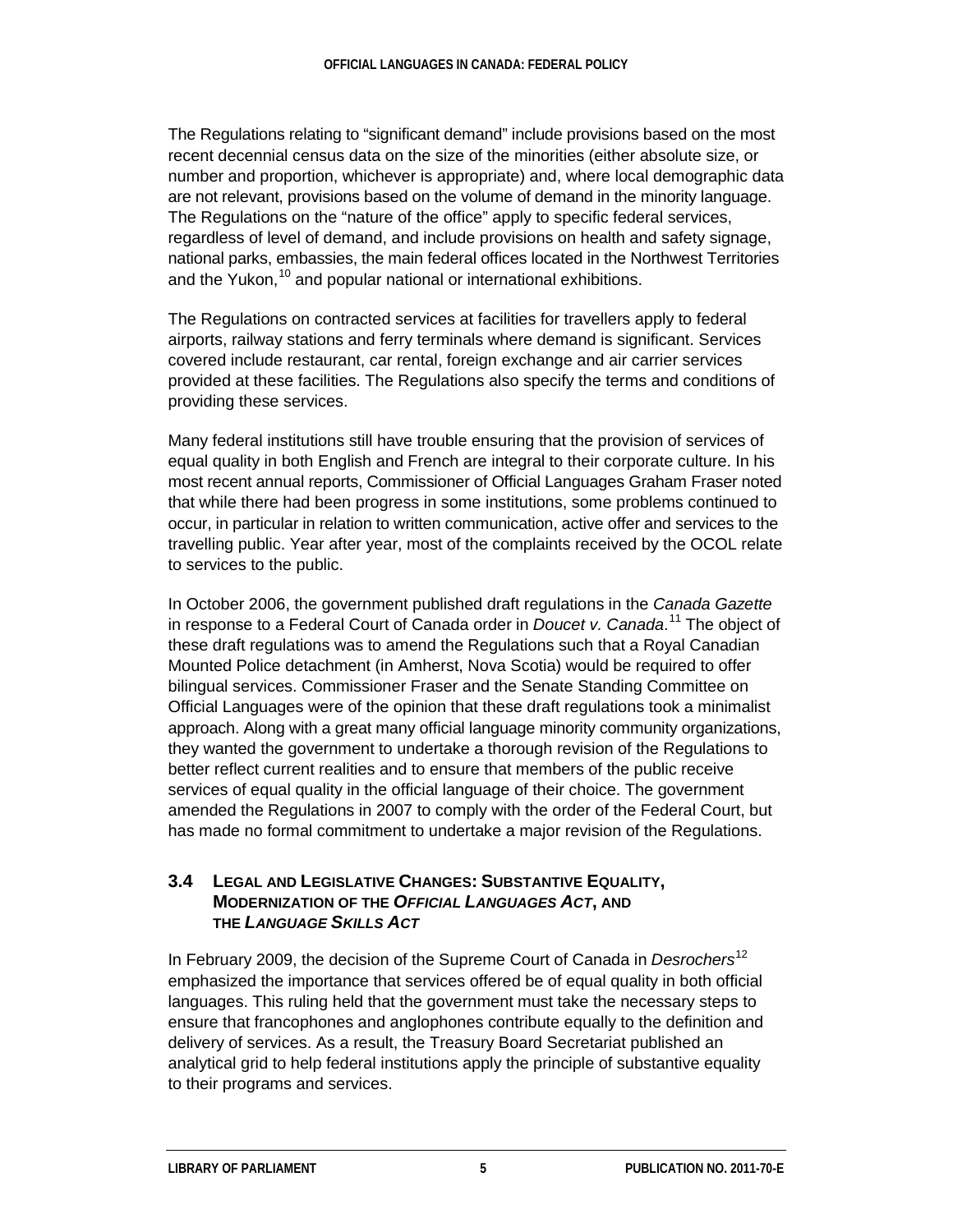In the fall of 2009, the Fédération des communautés francophones et acadienne du Canada argued for comprehensive official languages regulations that would address not only the offer of services in both official languages, but also the capacity for public servants to work in the language of their choice and the support for official language minority communities.

On four occasions, beginning in 2010, bills were introduced in the Senate to make changes to the OLA and the Regulations on communication with and services to the public. Between October 2013 and June 2015, Bill S-205, An Act to amend the Official Languages Act, was debated in the Senate and then in parliamentary committee.<sup>[13](#page-27-4)</sup> Most of the testimony heard in committee supported modernizing the Regulations and changing the criteria used to calculate significant demand; however, some institutions covered by the OLA expressed concern about its enforcement in regions where a bilingual workforce is less common than in others.<sup>[14](#page-27-5)</sup> Bill S-205 died on the *Order Paper*, like the two previous versions that preceded it (S-220 and S-211). It was again introduced on 8 December 20[15](#page-27-6), this time bearing the number S-209.<sup>15</sup>

In May 2012, a bill was introduced in the House of Commons requiring officers of Parliament to be fluent in English and French at the time of their appointment.<sup>[16](#page-27-7)</sup> It was introduced in Parliament following the appointment of a unilingual anglophone to the office of Auditor General of Canada in November 2011. The *Language Skills Act* received Royal Assent in June 2013; it applies to 10 key offices to which persons are appointed with the approval by resolution of the Senate, the House of Commons or both Houses of Parliament. It also provides that the ability "to speak and understand clearly both official languages" is a prerequisite for appointment to these offices.

The Regulations are currently the subject of a battle before the Federal Court. In February 2015, the Société franco-manitobaine filed a notice of application questioning certain provisions of the Regulations and to make them comply with section 20(1)(*a*) of the Charter. The provisions at issue deal with calculation of significant demand, the definition of English and French linguistic minority populations and the circumstances surrounding the enforcement of the obligations in section 22 of the OLA.<sup>[17](#page-27-8)</sup> A complaint was previously filed with the Commissioner of Official Languages claiming that the Regulations violated certain provisions of the OLA.<sup>[18](#page-27-9)</sup>

Lastly, pursuant to the ministerial mandate letters issued in November 2015, the Minister of Canadian Heritage and the President of the Treasury Board must ensure that federal services are delivered in compliance with the OLA.<sup>[19](#page-27-10)</sup>

## **3.5 REVIEW OF THE GOVERNMENT OF CANADA'S OFFICIAL LANGUAGES POLICIES**

A review of official languages policies began in the summer of 2002 and was concluded in the summer of 2005. This renewal exercise sought to reduce the number and clarify the function of policies relating to official languages. Twenty-two policy instruments were reduced to one framework, three policies and six directives.

The official languages policy framework was reviewed once again and a new framework came into effect on 19 November 2012. The number of policies and directives was halved (from three to one policy and from six to three directives). The new framework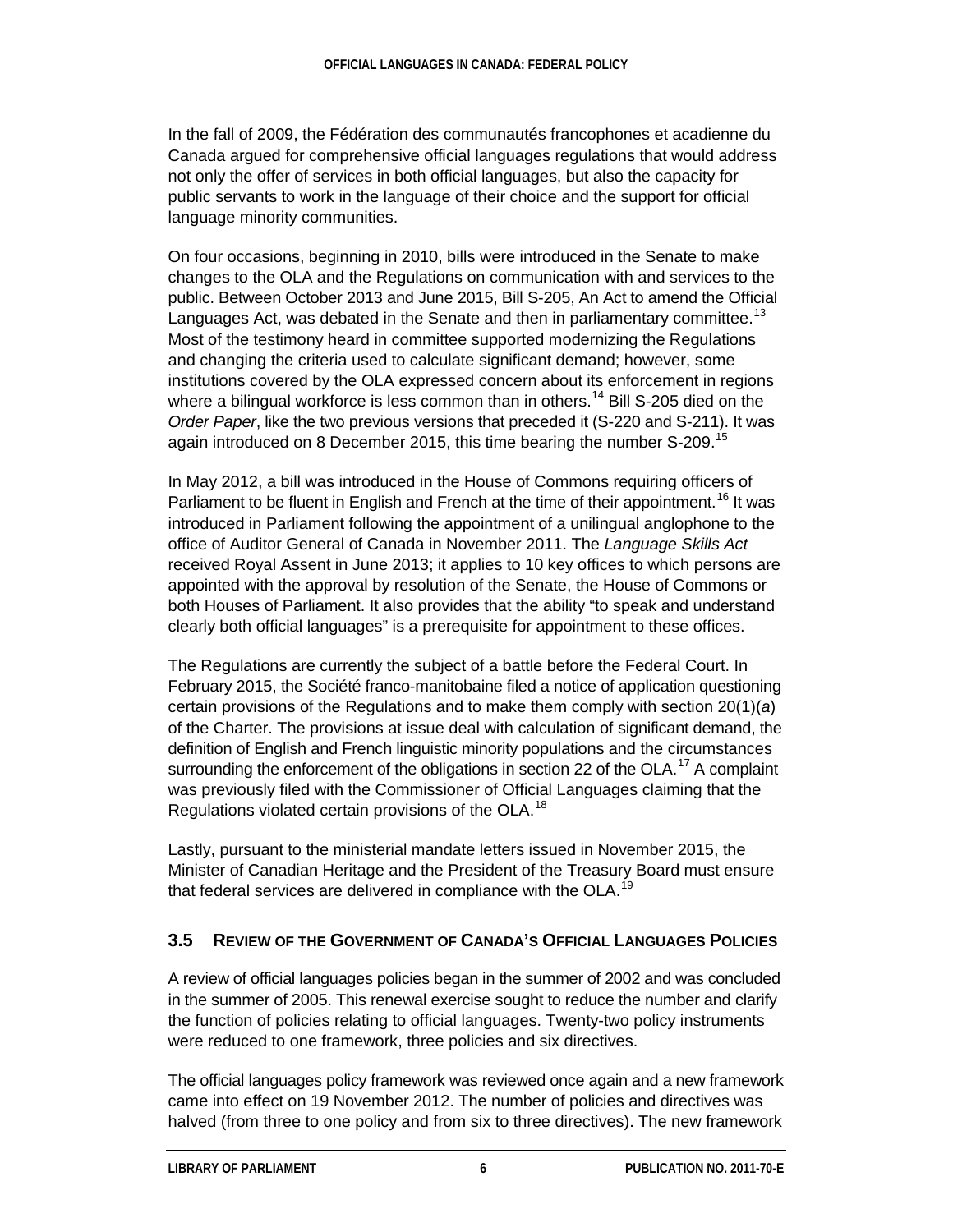includes a new policy, the Policy on Official Languages, which applies to all federal institutions. There are also three directives, which, unlike the Policy, are not compulsory, that serve as tools for carrying out this policy:

- Directive on Official Languages for People Management;
- Directive on Official Languages for Communications and Services; and
- Directive on the Implementation of the Official Languages (Communications with and Services to the Public) Regulations.

It should be noted that all federal institutions are subject to these four policy instruments, with the exception of the Senate, the House of Commons, the Library of Parliament, the Office of the Senate Ethics Officer and the Office of the Conflict of Interest and Ethics Commissioner.

Three major changes are reflected in the new Policy on Official Languages. First, it refers to Part VII (Advancement of English and French) of the OLA, given the close links between official languages obligations for institutions that are found in Parts IV, V, VI and VII. Second, it deals with the principle of substantive equality. Third, it states that deputy heads are responsible for assessing compliance with this policy and supporting instruments, for taking corrective action in the case of non-compliance and for exercising key leadership in their institutions in the area of official languages.

Despite those changes, some federal institutions have difficulty meeting their obligations with respect to services to the public, language of work or equitable participation of English-speaking and French-speaking Canadians. There are many possible reasons for this:

- The requirements of the OLA are sometimes misunderstood.
- Some federal institutions are not committed to implementing the provisions of the Act.
- Other institutions seem to lack sufficient planning in this regard or fail to monitor the impact of some of their actions.

## **4 IMPLEMENTATION OF PART VII OF THE** *OFFICIAL LANGUAGES ACT*

#### **4.1 STRENGTHENING PART VII OF THE** *OFFICIAL LANGUAGES ACT*

Section 41 of the *Official Languages Act* sets out the federal government's commitment to:

> enhancing the vitality of the English and French linguistic minority communities in Canada and supporting and assisting their development and fostering the full recognition and use of both English and French in Canadian society.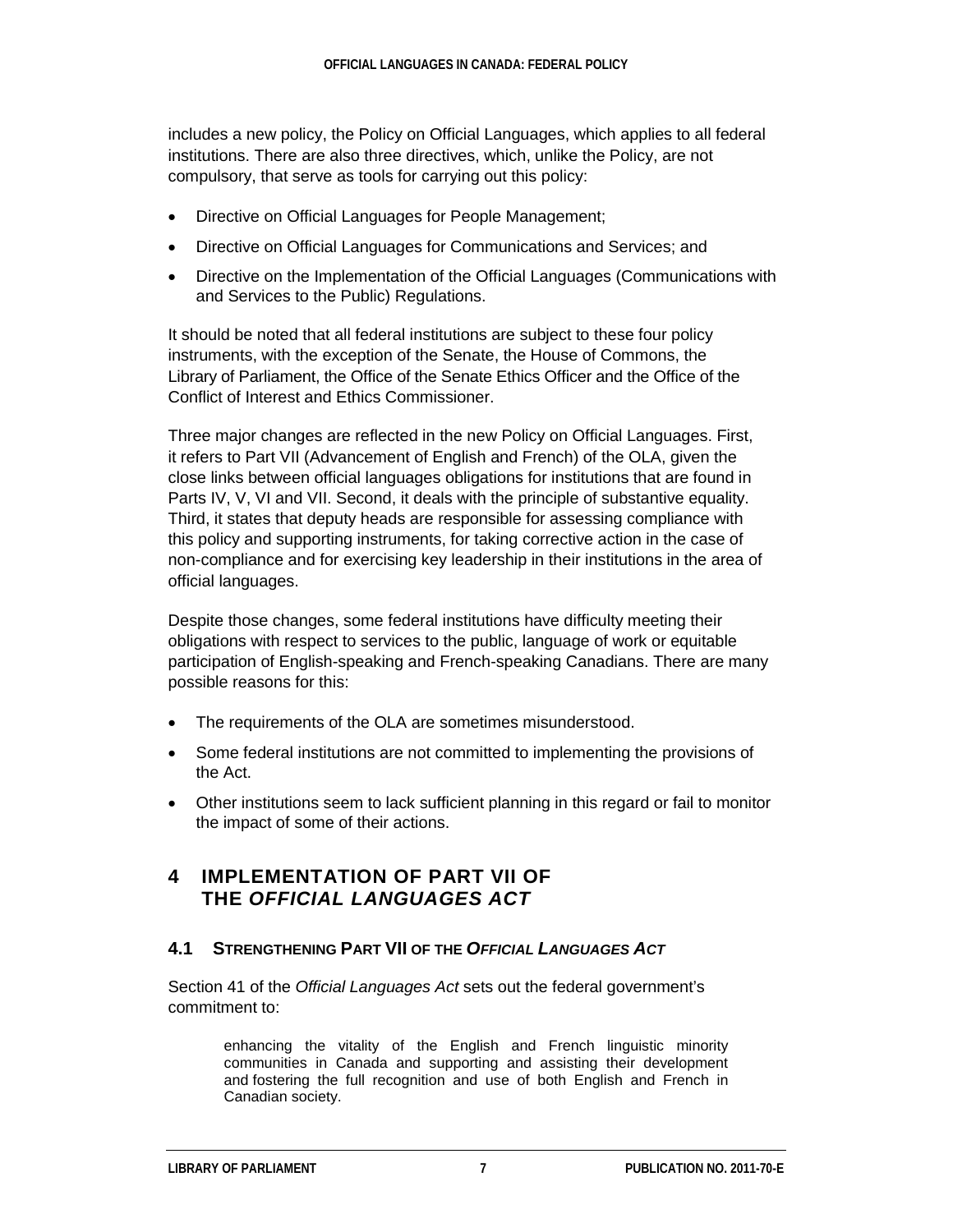This section of the OLA has been the subject of considerable debate and interpretation since 1988. The Office of the Commissioner of Official Languages has repeatedly expressed dissatisfaction with the implementation of Part VII of the OLA.

On four occasions between 2001 and 2005, a bill was introduced in the Senate to strengthen the binding nature of federal institutions' responsibilities under Part VII of the OLA. The bill died on the *Order Paper* three times. The *Act to amend the Official Languages Act (promotion of English and French)* finally received Royal Assent on 25 November [20](#page-27-11)05.<sup>20</sup> Three amendments, which apply to all federal institutions, were made to the OLA:

- Federal institutions must take positive measures to implement section 41 in order to strengthen and give practical effect to this commitment. This implementation must be in accordance with the provinces' areas of jurisdiction.
- The Governor in Council (i.e., the Governor General on the cabinet's advice) may make regulations stipulating how federal institutions shall fulfill their obligations under Part VII.
- The obligations set out in Part VII are subject to legal remedy.

#### **4.2 THE DEPARTMENT OF CANADIAN HERITAGE'S OFFICIAL LANGUAGES SUPPORT PROGRAMS**

Under section 42 of the OLA, the minister of Canadian Heritage is responsible for encouraging and promoting a coordinated approach to the fulfilment of the commitments of federal institutions as set out in section 41. Currently, the Department of Canadian Heritage fulfills its responsibilities through programs and activities in two broad areas: development of official language communities and promotion of official languages. These areas are served by three broad types of programs: minority-language education and second-language learning, community life, and promotion of linguistic duality.

## 4.2.1 MINORITY-LANGUAGE EDUCATION AND SECOND-LANGUAGE LEARNING

Since 1970, the federal government has cooperated with the provinces to allow members of the official language minority communities to study in their own language and to enable young Canadians to learn French or English as a second language. Federal–provincial/territorial agreements in the area of education are the largest official languages investment of the Department of Canadian Heritage. Under bilateral agreements, the federal government reimburses the provincial and territorial governments for part of the additional expenditures they incur to provide education in the minority official language (programs and services, program development, teaching materials, teacher training, and student assistance) and to allow students who speak the majority official language (francophones in Quebec and anglophones in the rest of the country) to learn their second official language.

These agreements entail action plans with performance indicators that are intended to keep the public apprised of the measures implemented and results achieved in the area of official languages education. The action plan approach was adopted in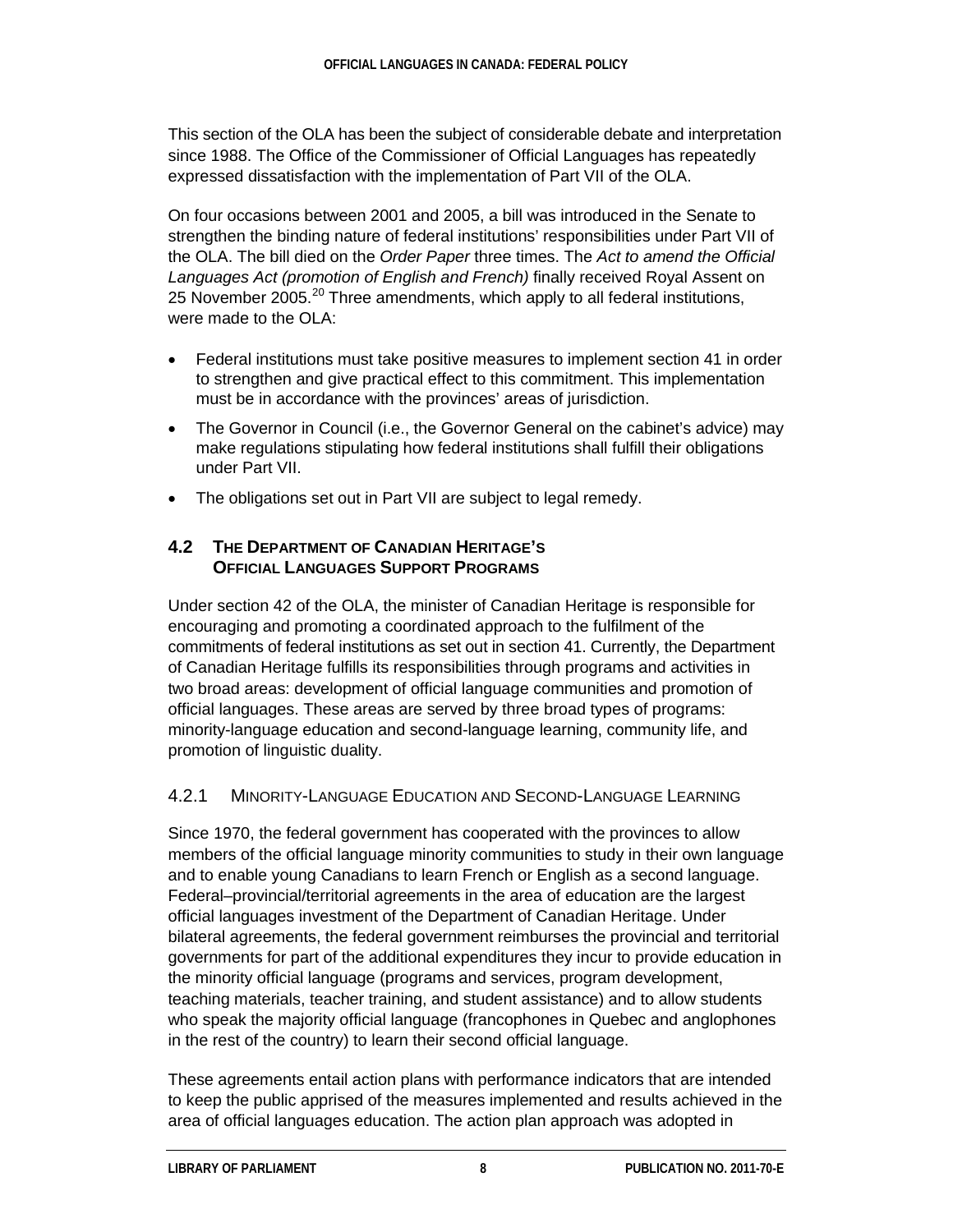February 2000 in response to ongoing criticism concerning a lack of accountability on the part of provincial governments and a lack of information available to the public with regard to the use of federal funds and the results achieved. Despite these changes, parliamentary committees have heard from a number of witnesses in recent years who have said that problems with regard to accountability in the education sector are ongoing. Organizations representing francophone and anglophone minority communities have said they have difficulty identifying how federal funds are used by the departments of education in their provinces and territories.

The issue of funds allocation for education in French as a first language was the subject of a court challenge in which the Supreme Court of Yukon concluded that there was a fiduciary duty between the territorial government and the Commission scolaire francophone du Yukon (CSFY).<sup>[21](#page-27-12)</sup> It concluded, in other words, that the CSFY, which is dependent on the territorial government, was right to expect funding sufficient to meet its constitutional obligations as set out in section 23 of the Charter. The case was heard by the Supreme Court of Canada in the winter of 2015, but the justices did not address the issue of fiduciary duty. Instead, in their May 2015 decision, the justices referred the case to the Supreme Court of Yukon because of a reasonable apprehension of bias on the part of the trial judge.<sup>[22](#page-27-13)</sup> The CSFY and the territorial government have since established a grievance committee to set out the issues in dispute and to build a francophone secondary school.<sup>[23](#page-27-14)</sup>

A protocol governs the general functioning of the federal government's commitment in education and determines its financial investment. The protocol is signed with the Council of Ministers of Education (Canada), the body that represents the interests of the provinces and territories with respect to education in their dealings with the federal government and abroad. The last negotiated protocol, covering fiscal years 2013–2014 to 2017–2018, commits the Department of Canadian Heritage to provide just under \$2.3 billion in funding for five years.

The federal government reserves the right to approve complementary contributions in a minority context in the following areas:

- early childhood education;
- the development of school–community partnerships;
- post-secondary education;
- cultural programs; and
- research in this area.

For second-language learning, contributions can address:

- intensive teaching;
- authentic learning experiences; and
- language skills assessment.

Capital projects and interprovincial/territorial projects are also eligible for complementary contributions.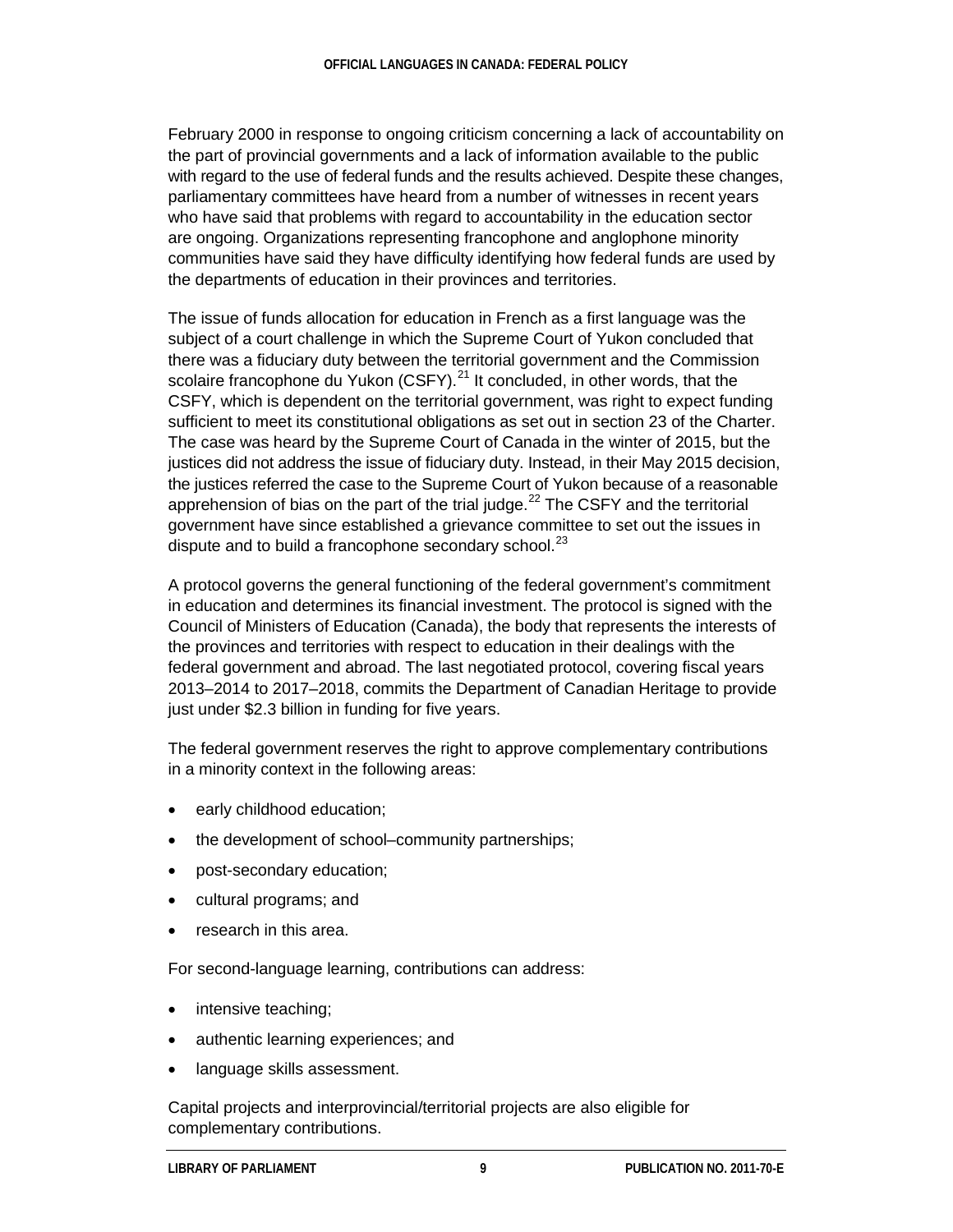Issues regarding minority language education and official language learning have attracted the attention of committees of the Senate and the House of Commons on several occasions in recent years.

- In February 2014, the House of Commons Standing Committee on Official Languages looked at the state of French second-language education programs in Canada and made 10 recommendations for improvement.
- In June 2015, the Senate Standing Committee on Official Languages released its findings on increasing the bilingualism of young Canadians and best practices for second-language learning. The committee made 10 recommendations to improve official language learning in Canada. Ten years earlier, this committee looked at French-language education in a minority setting, making eight recommendations to the government.

#### 4.2.2 COMMUNITY LIFE

The federal government funds provincial and territorial governments that want to create new services or improve existing services in the minority language and to promote greater understanding between the country's two linguistic communities. Multi-year agreements with the federal government with respect to health and social services, legal services and municipal affairs are in effect in almost every province and territory. Action plans describing planned measures and expected results are annexed to the bilateral agreements. These agreements are generally signed for a five-year period, and costs are shared equally between the two levels of government. The current bilateral agreements cover fiscal years 2013–2014 to 2017–2018.

The federal government also offers direct support for official language minority communities. In 1994, the federal government launched a repositioning initiative that made it possible to institute new mechanisms for cooperation and funding in a context of diminishing resources. The new strategy uses "collaboration agreements" (formerly, Canada–Community agreements) to encourage individual communities to take greater control.

A collaboration agreement is an agreement reached between the Department of Canadian Heritage and an organization or organizations representing a provincial or territorial official language minority community. Such agreements set the amount of funding for the entire community and outline the department's commitments with respect to community development, federal–provincial cooperation and interdepartmental coordination. Such agreements also establish mechanisms which allow community organizations, together, to set their own priorities (through a comprehensive development plan) and to suggest how available funds should be allocated (through a Funding Evaluation and Recommendations Committee). The last bilateral agreements were signed in 2011 and 2012.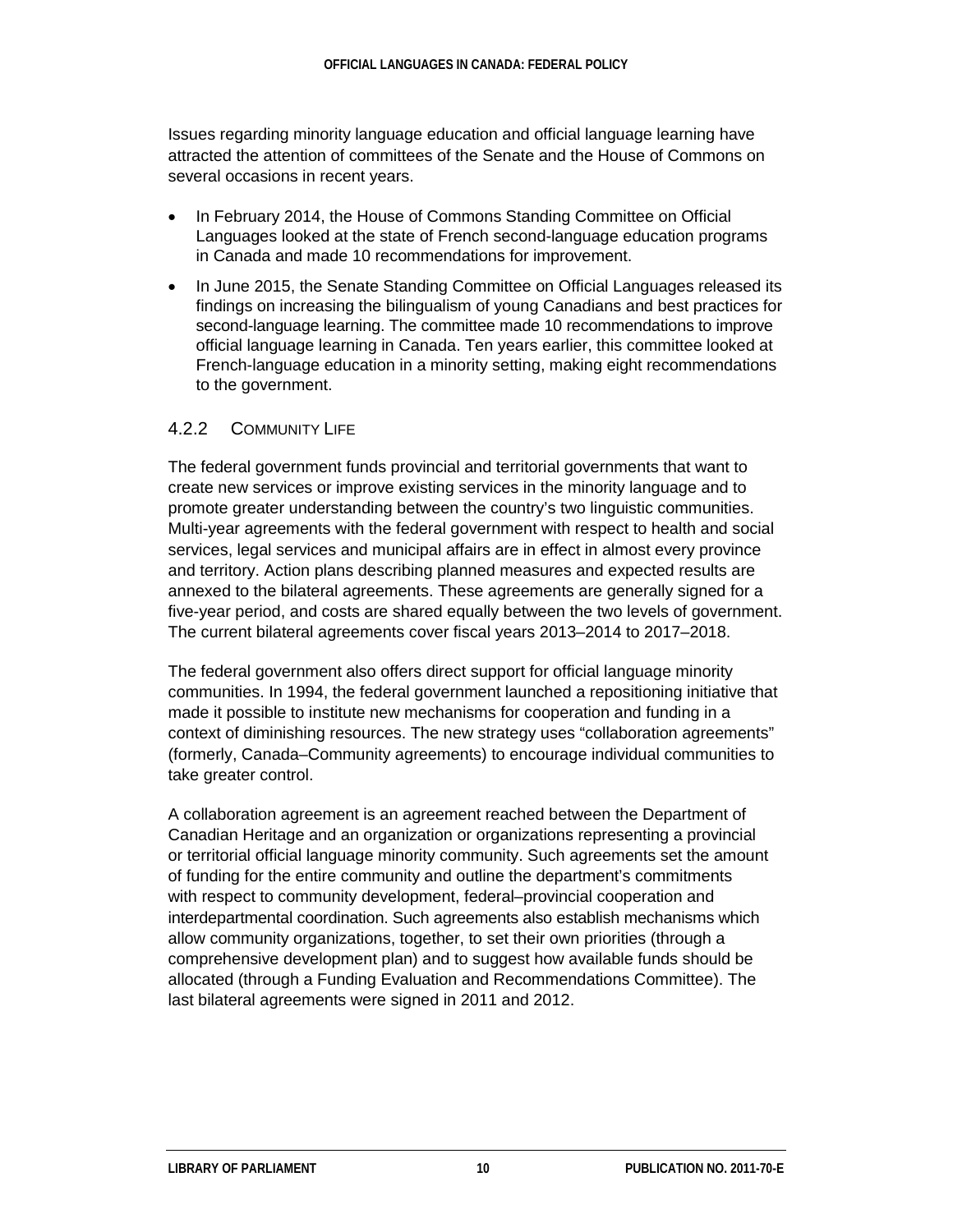#### 4.2.3 PROMOTION OF LINGUISTIC DUALITY

The Department of Canadian Heritage funds a range of activities to promote linguistic duality and greater understanding between anglophone and francophone Canadians. These activities are divided into the following components: cooperation with the voluntary sector on promotion, support for volunteer organizations for interpretation and translation and support for innovation.

#### 4.2.4 EVALUATION OF PROGRAMS

An evaluation of the Official Languages Support Programs (OLSPs) released in 2009 made five recommendations to improve the actions of Canadian Heritage in official languages:

- First, it recommended that closer cooperation between minority and second-language education stakeholders be implemented in the area of education.
- Second, it proposed that measuring the learning of a second language become a priority throughout Canada and that it be included in the protocol for education.
- Third, it focused on bilateral agreements, recommending that the accountability process applicable to the provinces and territories be simplified.
- Fourth, it proposed amendments to the cooperation agreements to simplify the project approval process and better reflect the multisectoral environment in which the organizations operate.
- Fifth, it recommended that the department intensify its efforts to promote both official languages.

Another evaluation of OLSPs released in January 2013 confirmed that measures had been taken by the department in these five areas.

#### **4.3 NATIONAL STRATEGY FOR THE IMPLEMENTATION OF SECTIONS 41 AND 42 OF THE** *OFFICIAL LANGUAGES ACT*

On 16 August 1994, the Minister of Canadian Heritage announced that the cabinet had approved the establishment of an accountability framework for the implementation of sections 41 and 42 of the 1988 version of the OLA. This government initiative followed appeals by the Office of the Commissioner of Official Languages and organizations representing official language minority communities for more vigorous leadership by the Department of Canadian Heritage in fostering interdepartmental cooperation.

That accountability framework was in place from 1994 to 2012, and the number of designated institutions increased over the years to a total of about 30. Only key institutions in areas of intervention that are vital to official language minority communities and that have an impact on their development were required to develop an action plan for the implementation of section 41. The minister of Canadian Heritage's annual report on official languages highlighted the action plan of each key federal institution and the results achieved during the previous year.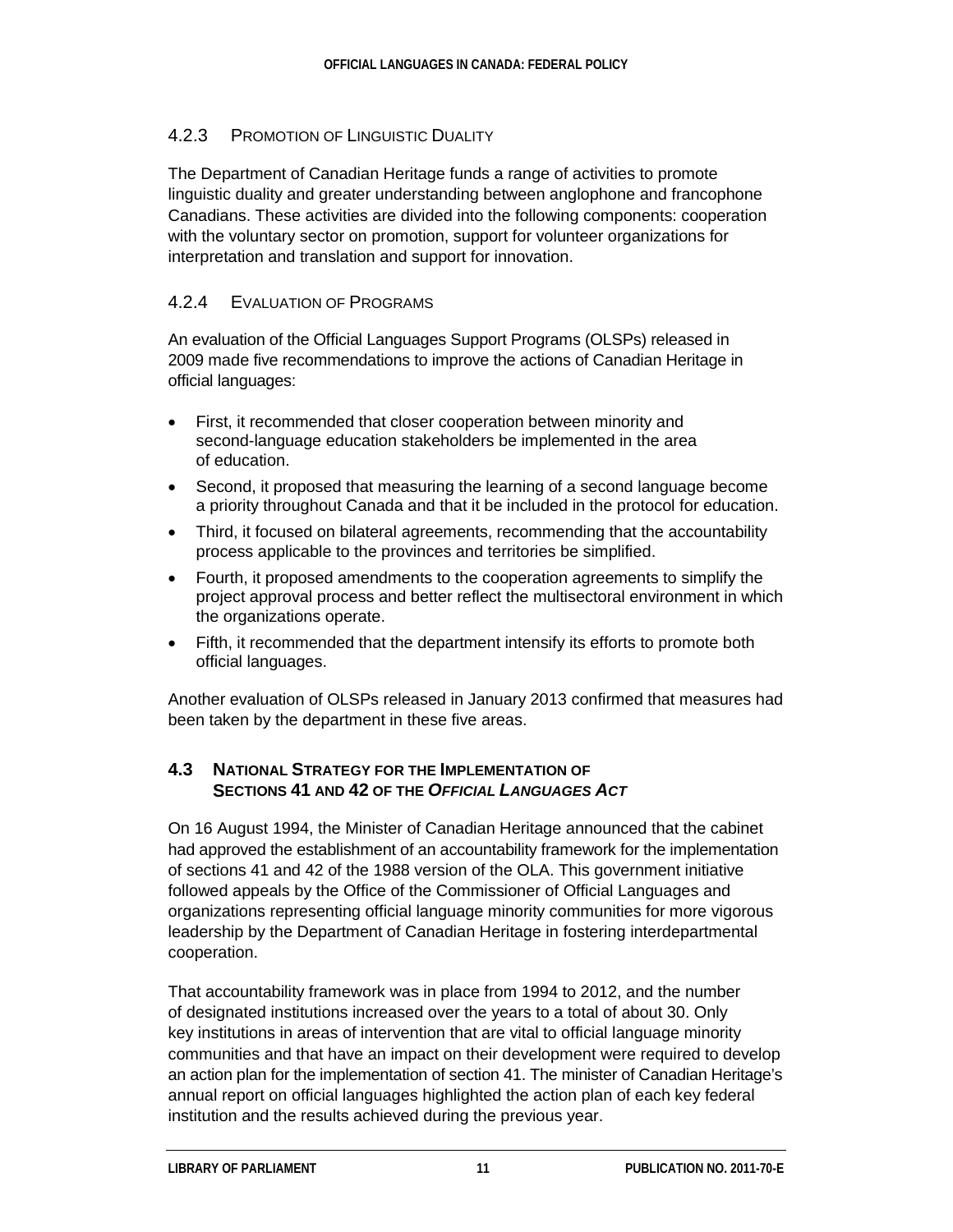The related reporting mechanisms have recently been reviewed and extended to all federal institutions. Canadian Heritage and the Treasury Board Secretariat now follow a similar accountability process, according to which all federal institutions must submit a short-form report every three years. The answers to questions cover the implementation of Parts IV, V, VI and VII of the OLA. The scope of the answers dealing with the implementation of Part VII vary, depending on the institution. The institutions with the highest potential for contributing to the implementation of Part VII must submit a long-form report every three years, and a short-form report the other two years. The minister of Canadian Heritage takes these answers into account when preparing the annual report on official languages.

## **4.4 THE SCOPE OF OBLIGATIONS IN PART VII**

The obligations under Part VII of the OLA are still not well understood. Commissioner Fraser's most recent annual reports have showed that Part VII of the OLA is being implemented slowly. More than a fifth of the complaints filed with his office between 2006–2007 and 2014–2015 concerned the promotion of English and French. Full respect of these obligations is regularly the subject of reports released by the Senate and House of Commons standing committees on official languages. In a more extensive examination of the issue, the Standing Senate Committee on Official Languages demonstrated in its June 2010 report that there is still work to do to fully implement this Part of the OLA. The Senate committee made 10 recommendations to the government in this regard.

The scope of Part VII is unclear, as a small number of court judgments have touched on this issue since 2005. Twice, in 2010, the Federal Court ruled that it was difficult to prescribe specific measures to implement the commitment set out in section 41 of the OLA, this choice being in the hands of federal institutions.  $24$ 

## **5 RENEWED COMMITMENT OF THE GOVERNMENT OF CANADA TO OFFICIAL LANGUAGES**

#### **5.1 THE ACTION PLAN FOR OFFICIAL LANGUAGES (MARCH 2003)**

On 25 April 2001, a minister responsible for official languages issues was named to the Cabinet for the first time. In carrying out his mandate, the Minister of Official Languages was to develop a new blueprint for action to strengthen the official languages program.

On 12 March 2003, after two years of consultations, the Minister announced the Action Plan for Official Languages (Action Plan), which revolved around three major axes: education, community development and the federal public service. Additional funding was announced for:

- minority-language education;
- second-language learning;
- language industries;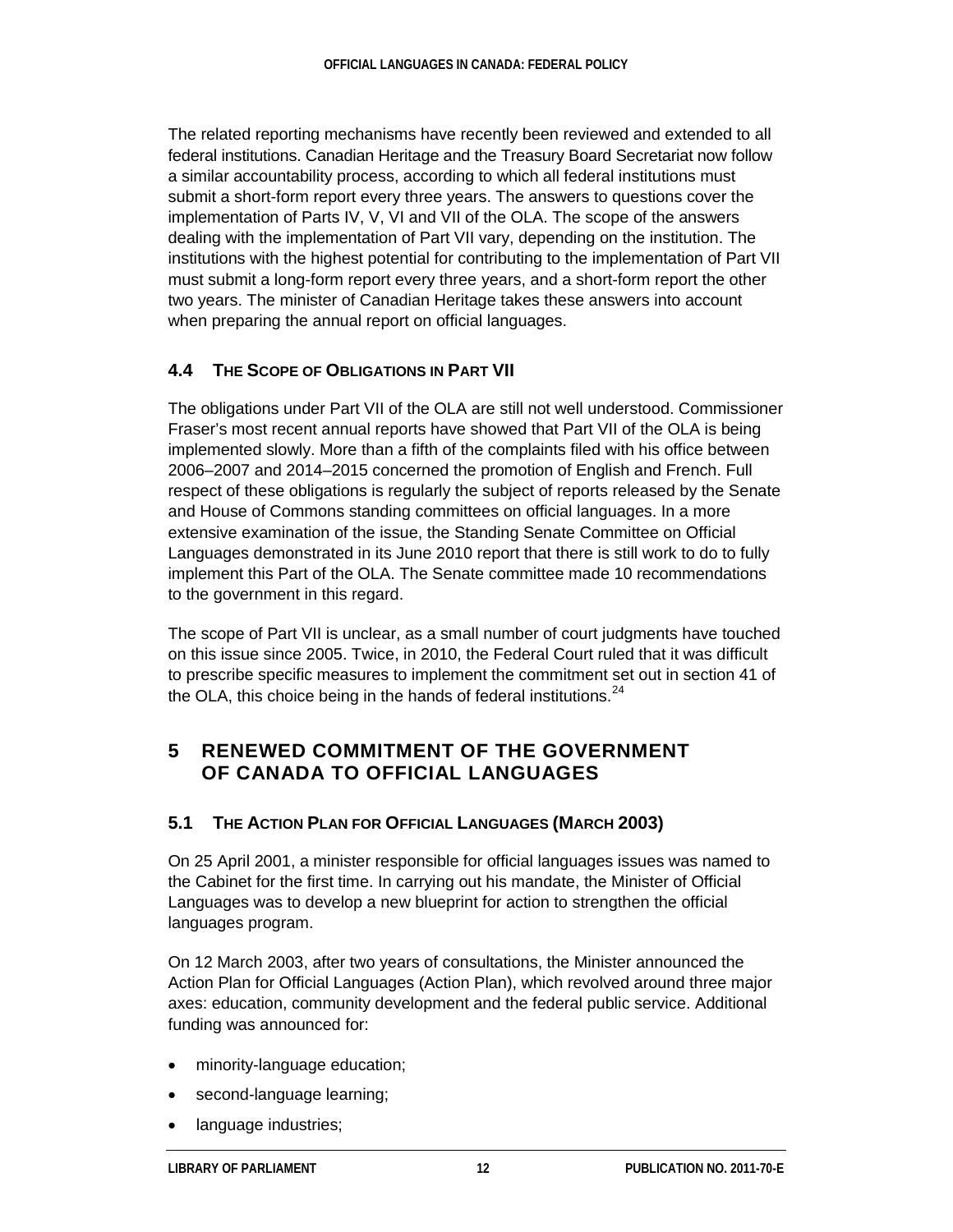- early childhood assistance;
- health:
- justice;
- immigration;
- economic development;
- strengthened partnership with the provinces and territories;
- assistance for community life; and
- strengthening bilingualism at all levels of the federal public service.

The Accountability and Coordination Framework, the main pillar of the Action Plan, made official languages a priority for the government and for public servants. It clarified the responsibilities of departments and agencies, and aimed to enhance coordination among the organizations involved.

In financial terms, the federal government committed itself to investing \$751.4 million over five years to support the implementation of the Action Plan. Half of that investment was devoted to education. Additional funds were added to the Action Plan between 2005 and 2007: an enabling fund for human resources development and community economic development (\$36 million), further investments in health (\$10.6 million) and funds to reduce waiting lists for language training (\$12 million).

The government published its mid-term report on the implementation of the Action Plan in the fall of 2005. Progress varied from sector to sector and from province to province. Significant delays were noted in education, community services and early childhood development. The most obvious progress had been made in the health sector. The mid-term report included a management framework for the Official Languages Program in order to evaluate the measures taken and the results achieved through the Action Plan.

In May 2007, the House of Commons Standing Committee on Official Languages published a major study on the vitality of official language minority communities. The committee evaluated the impact of the Action Plan, which varied from sector to sector, and made 39 recommendations for action to be taken. At the same time, Commissioner Fraser recommended that the government continue the commitments set out in the Action Plan beyond 2008 and expand the scope of the Action Plan to include arts and culture, youth initiatives and new measures for promoting linguistic duality. In March 2008 the Standing Committee on Official Languages made further recommendations to the government regarding follow-up on the Action Plan, particularly in relation to the public service, language industries and access to justice.

Three evaluations of the coordination of the Action Plan were published: one in 2006, the second in 2007 and the third in 2008. The evaluators recommended that the Management and Accountability Framework be revised to reflect the changes that had occurred since 2003, and in particular the amendments to Part VII of the OLA and to the official languages governance structure. The evaluators also recommended that the Department of Canadian Heritage continue to play a lead role in coordinating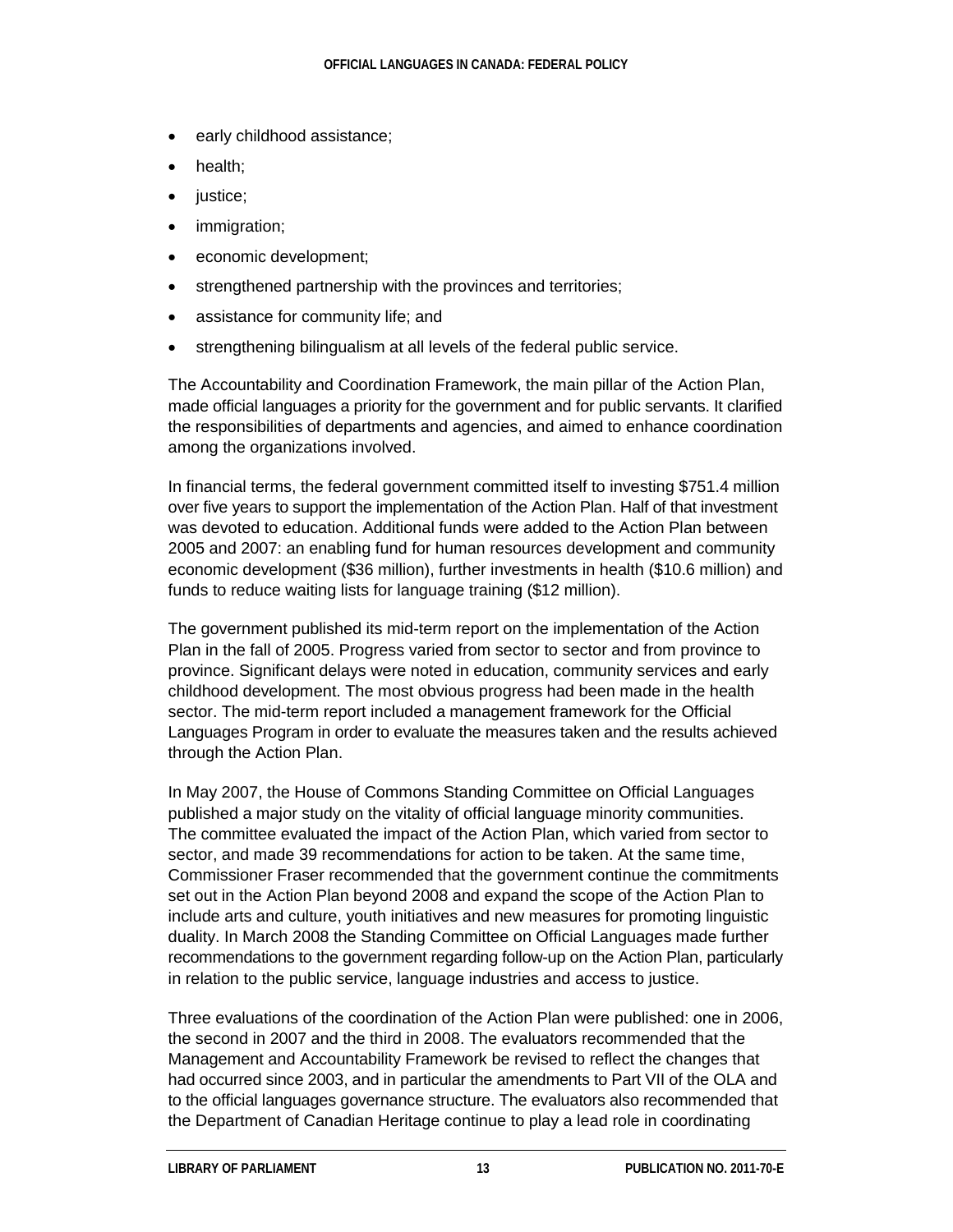consultations with official language minority communities. They recognized the important role of the Department of Justice's Official Languages Law Group, which plays a proactive part in monitoring and responding to legal issues relating to official languages.

### **5.2 THE** *ROADMAP FOR CANADA'S LINGUISTIC DUALITY* **(JUNE 2008)**

On 3 December 2007, the Prime Minister of Canada assigned Bernard Lord the task of presiding over consultations with the aim of elaborating a strategy for the next phase of the Action Plan. In a consultation report published in February 2008, Mr. Lord set out 14 recommendations concerning the renewal of the commitment of the Government of Canada to official languages. He proposed that investments be made in the following sectors:

- education (minority-language, second-language and postsecondary);
- immigration;
- health;
- arts and culture;
- promotion of linguistic duality;
- language industries;
- services in the minority language;
- communications and community media; and
- collaboration with the provinces and territories.

Mr. Lord proposed that the new strategy recognize regional differences and contain clear and measurable objectives, provide for strengthened consultation mechanisms and improved coordination and evaluation, and complement existing government actions by ensuring that any broad government strategy comply with Part VII of the OLA.

In June 2008, the Minister of Canadian Heritage unveiled the *Roadmap for Canada's Linguistic Duality 2008–2013: Acting for the Future* (Roadmap 2008–2013). The Roadmap 2008–2013 provided for additional investments totalling \$1.1 billion over five years. It identified five "priority sectors," which were:

- health;
- justice;
- immigration;
- economic development; and
- arts and culture.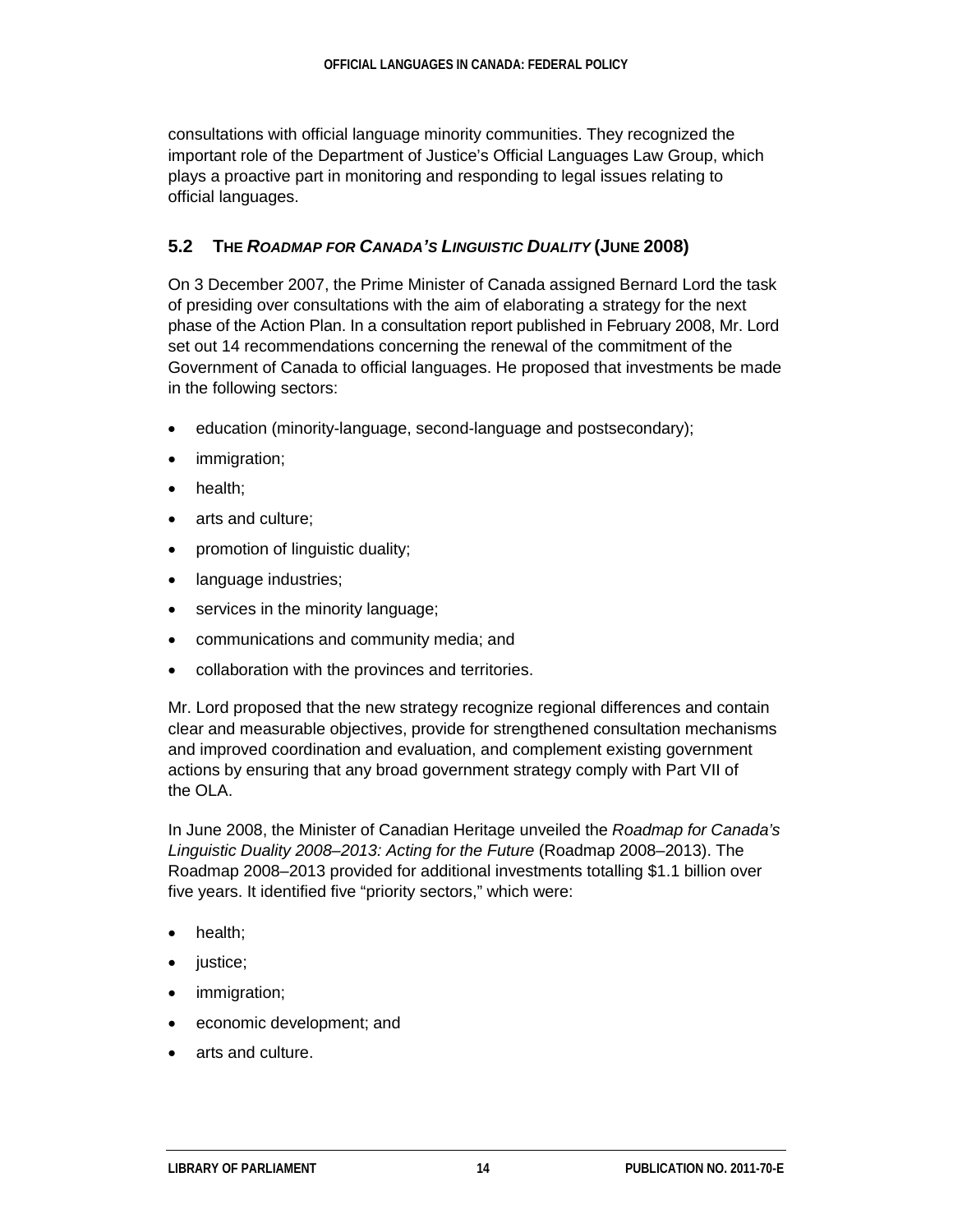The Roadmap 2008–2013 also proposed investments in the language industries, translation and youth. The initiatives identified in the Roadmap 2008–2013 were additions to the many components of the Official Languages Program. As in the case of the Action Plan for Official Languages, nearly half of the investments were devoted to education. In the fall of 2009, the government published a horizontal management and accountability framework to accompany the implementation of the Roadmap 2008–2013. The document announced that a horizontal summative evaluation would be held before the end of the initiative on 31 March 2013.

In autumn 2012, the House of Commons Standing Committee on Official Languages tabled a report on the work accomplished since the implementation of the Roadmap in 2008. The Committee made 38 recommendations to guide the government in developing a future federal strategy on official languages. On 8 March 2013, the government responded to the Committee report indicating that it was seriously considering following up on the Roadmap 2008–2013 with a new strategy on official languages.

In the meantime, a mid-term report on the Roadmap was released in April 2012. Individual evaluations were published in 2012 and 2013 for most of the initiatives undertaken by federal institutions under the Roadmap.

The horizontal evaluation promised in the Horizontal Results-based Management and Accountability Framework was released in March 2013. It found that there was persistent ambiguity regarding the distinction between the Roadmap and the Official Languages Program under which it falls. All federal institutions did not have the same understanding of their roles and responsibilities. Institutions that were not part of the Roadmap had a much harder time understanding their obligations under the OLA. The horizontal evaluation was unable to draw clear conclusions on the Roadmap's efficiency, as it proved difficult to analyze overall costs. Most of the time, funding was included in existing programs. The absence of a coordinated consultative mechanism was another point raised by the evaluators.

#### **5.3 THE** *ROADMAP FOR CANADA'S OFFICIAL LANGUAGES* **(MARCH 2013)**

Consultations were launched in the spring of 2012 to identify the current challenges and priorities relating to linguistic duality and to develop a future federal strategy on official languages.

In March 2013, the Minister of Canadian Heritage unveiled the *Roadmap for Canada's Official Languages 2013–2018: Education, Immigration and Communities* (Roadmap 2013–2018). The Roadmap 2013–2018 provides for additional investments totalling \$1.1 billion over five years, an amount comparable to the previous initiative, divided among 14 federal departments and agencies. It identifies three "priority sectors," which are:

- education;
- immigration; and
- communities.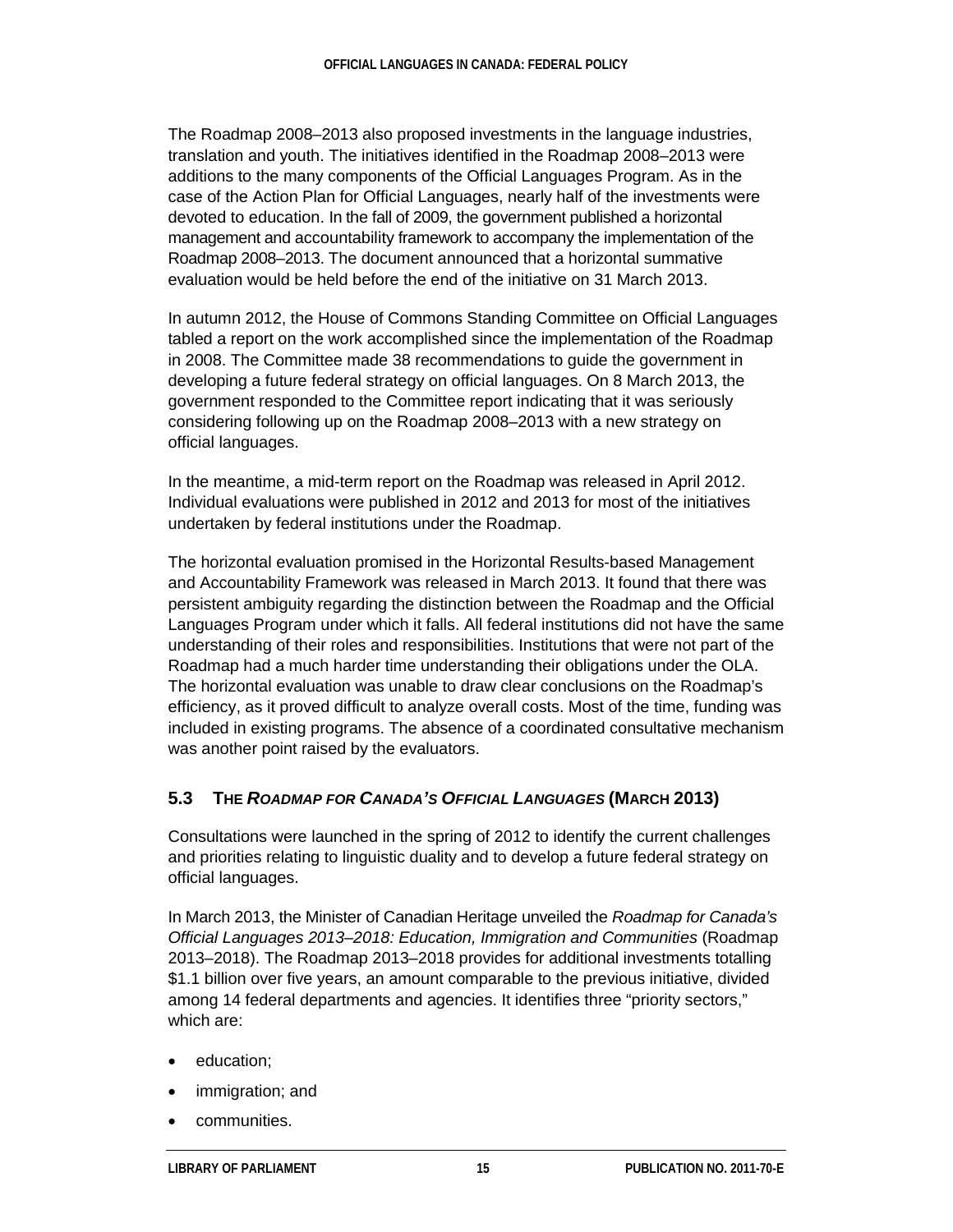As with previous initiatives, nearly half of the investments are devoted to education. Table 1 shows the financial commitments of each of the departments and agencies in question.

| DEPARTMENT OR AGENCY                                              | <b>FINANCIAL</b><br><b>COMMITMENT</b><br>(\$ MILLIONS) |
|-------------------------------------------------------------------|--------------------------------------------------------|
| Atlantic Canada Opportunities Agency (ACOA)<br>Communities        | 6.20                                                   |
| Canadian Heritage                                                 |                                                        |
| Education                                                         | 506.49                                                 |
| Communities                                                       | 67.02                                                  |
| Canada Economic Development (CED) for Quebec Regions              |                                                        |
| Communities                                                       | 10.20                                                  |
| Canadian Northern Economic Development Agency (CanNor)            |                                                        |
| Communities                                                       | 0.40                                                   |
| Citizenship and Immigration Canada                                |                                                        |
| Immigration                                                       | 149.50                                                 |
| Federal Economic Development Agency for Northern Ontario (FedNor) |                                                        |
| Communities                                                       | 4.45                                                   |
| Federal Economic Development Agency for Southern Ontario (FedDev) |                                                        |
| Communities                                                       | 4.45                                                   |
| <b>Health Canada</b>                                              |                                                        |
| <b>F</b> ducation                                                 | 106.50                                                 |
| Communities                                                       | 67.80                                                  |
| Human Resources and Skills Development Canada                     |                                                        |
| Communities                                                       | 80.50                                                  |
| Industry Canada                                                   |                                                        |
| Communities                                                       | 1.60                                                   |
| Justice Canada                                                    |                                                        |
| Education                                                         | 19.00                                                  |
| Communities                                                       | 70.80                                                  |
| National Research Council Canada                                  |                                                        |
| Education                                                         | 10.00                                                  |
| <b>Public Works and Government Services Canada</b>                |                                                        |
| Education                                                         | 16.00                                                  |
| Western Economic Diversification Canada (WED)                     |                                                        |
| Communities                                                       | 3.20                                                   |
| <b>TOTAL</b>                                                      | 1,124.11                                               |

#### **Table 1 – Financial Commitments in the Roadmap for Canada's Official Languages, 2013–2018**

Source: Canadian Heritage, *[Roadmap for Canada's Official Languages 2013–2018:](http://www.pch.gc.ca/eng/1363882822690)  [Education, Immigration, Communities](http://www.pch.gc.ca/eng/1363882822690)*, Ottawa, 2013.

Investments in the immigration sector are seven times higher than in the previous initiative. One of the key issues for official language minority community development is the fact that immigration has become increasingly important in recent years. In a report released in November 2014, the official language commissioners of Canada and of Ontario examined the current situation and the challenges to be overcome in order to redress the immigration imbalance. The Senate and House of Commons standing committees followed suit, making their own recommendations, the first in December 2014 and the second in June 2015, so that communities can take their rightful place in a constantly changing immigration system.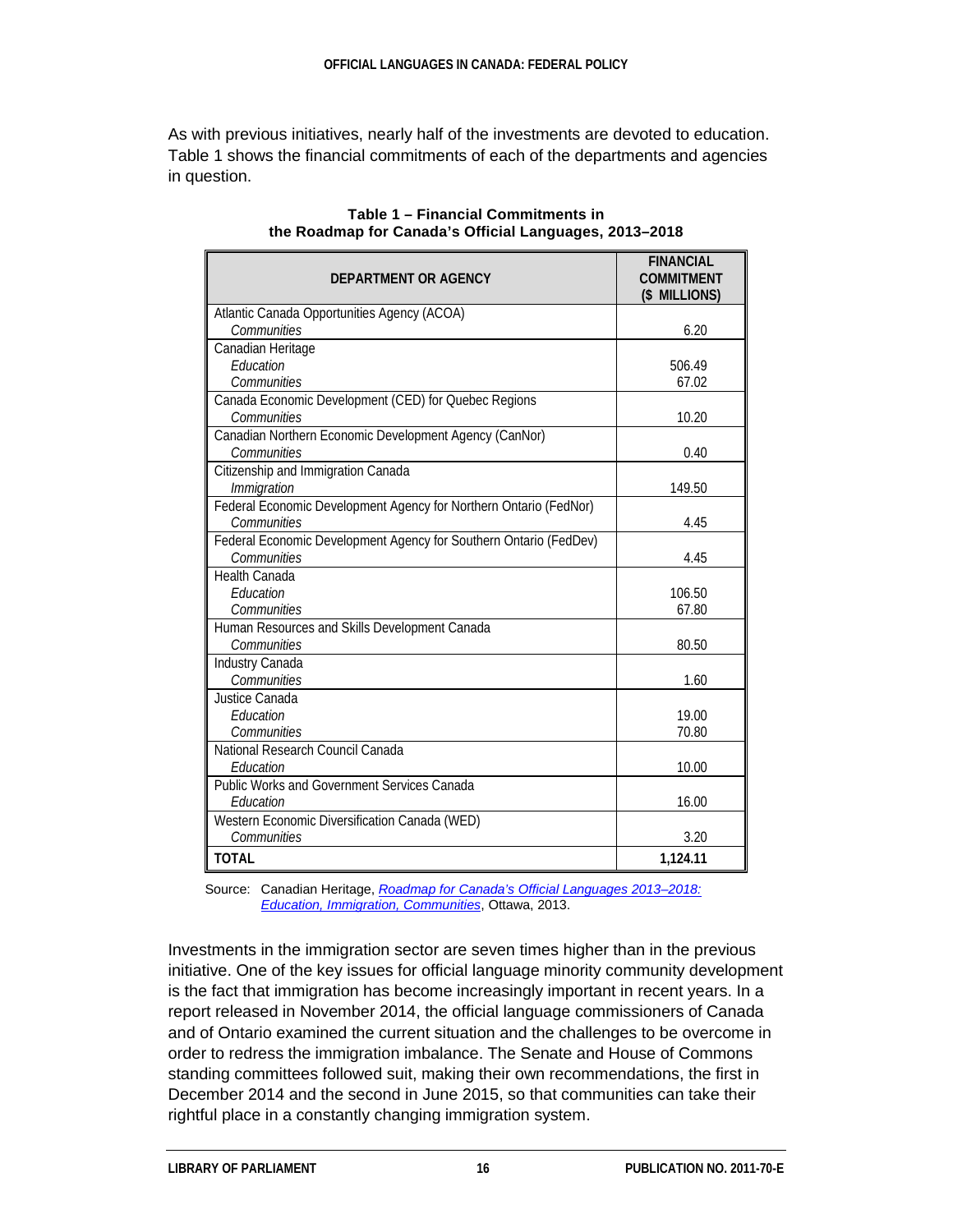Investments for some institutions, such as the Canada School of Public Service and the Office of the Chief Human Resources Officer, no longer appeared in the 2008–2013 Roadmap. Indeed, the new initiative does not provide for specific investments to support official languages in the public service.

There is new funding for:

- the Exchanges Canada program;
- the Language Training for Economic Immigrants program;
- a market access strategy for artists from official language minority communities; and
- a social partnership initiative in official language minority communities.

Finally, support for the language industries remains the same.

For now, the implementation of the 2013–2018 Roadmap is not accompanied by any horizontal results-based management and accountability framework. It is therefore unclear whether the concerns raised in the March 2013 horizontal evaluation were resolved with the implementation of this new five-year strategy. It is interesting to note that the new Minister of Canadian Heritage, elected in October 2015, was mandated to develop a new official languages plan.<sup>[25](#page-27-16)</sup>

## **6 CHRONOLOGY**

July 1969 – The *Official Languages Act* receives Royal Assent.

- April 1970 The first Commissioner of Official Languages, Keith Spicer, takes up his duties.
- June 1973 Parliament passes a special *Resolution on Official Languages in the Public Service*, reiterating the principles of the 1969 statute and confirming the right of public-sector workers to work in the official language of their choice.
- August 1977 The second Commissioner of Official Languages, Maxwell Yalden, takes up his duties.
- March 1978 The Court Challenges Program is created.
- June 1978 Bill C-42 receives Royal Assent. It amended the *Criminal Code* to give accused persons the right to be heard by a judge or by a judge and a jury who speak their official language, whether this is English or French.
- May 1980 Parliament creates a Special Joint Committee on Official Languages, responsible for evaluating progress made in the 10 years since the passage of the *Official Languages Act*.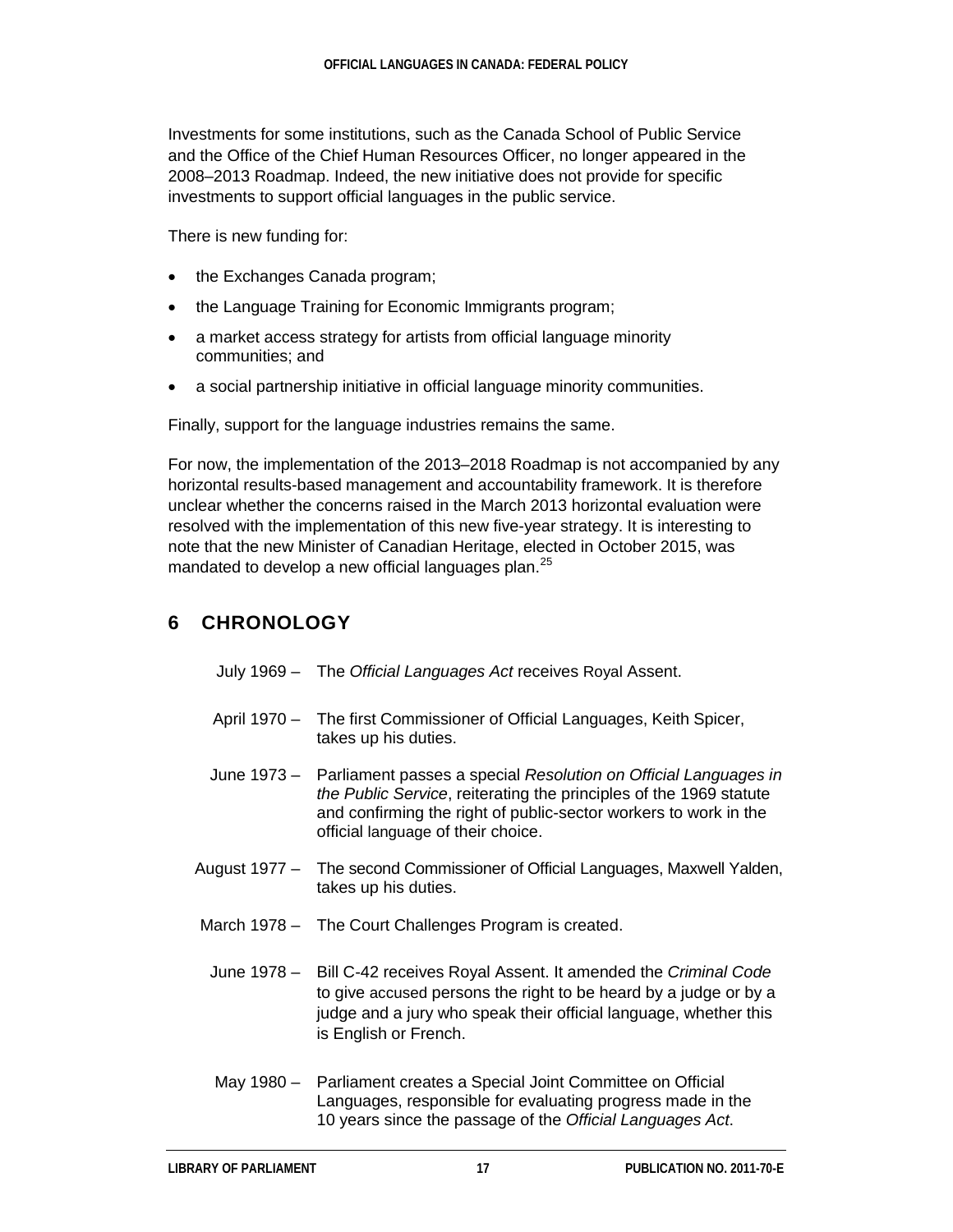- December 1981 Parliament passes a Proposed Resolution for a Joint Address to Her Majesty Concerning the Constitution of Canada, including a Charter of Rights. The *Canadian Charter of Rights and Freedoms* came into force the following year; sections 16 to 23 incorporated the language rights provided for in the *Official Languages Act* and other new rights related to minority language education.
	- October 1983 Parliament unanimously passes a resolution on the language rights of francophone residents of Manitoba; another resolution on the same subject was passed on 24 February 1984.
		- May 1984 Parliament strikes the Standing Joint Committee on Official Languages Policy and Programs; in February 1986, this Committee becomes the Standing Joint Committee on Official Languages.
		- June 1984 The third Commissioner of Official Languages, D'Iberville Fortier, takes up his duties.
		- July 1988 The new *Official Languages Act* receives Royal Assent.
- December 1989 The Standing Committee of the House of Commons on Human Rights and the Status of Disabled Persons tables a report unanimously recommending renewal of the Court Challenges Program until 31 March 2000.
	- May 1990 In its response to this Committee report, the minister of State (Multiculturalism and Citizenship) agrees on behalf of the government to renew the Court Challenges Program until 1995.
	- June 1990 The Standing Joint Committee on Official Languages tables a unanimous report urging the government to table the proposed draft regulations in Parliament as soon as possible.
	- October 1990 The Commissioner of Official Languages tables a special report in Parliament urging the government to table the proposed draft regulations on communications with and services to the public immediately and then, with due diligence, to table all the regulations required under the *Official Languages Act*.
- November 1990 The proposed draft regulations on the delivery of federal services to the public in both official languages is tabled in Parliament.
	- May 1991 The Standing Joint Committee tables its report, including dissenting opinions, on the proposed draft regulations on the delivery of federal services to the public in both official languages.

The House of Commons strikes the Standing Committee on Official Languages, which replaced the Standing Joint Committee on Official Languages.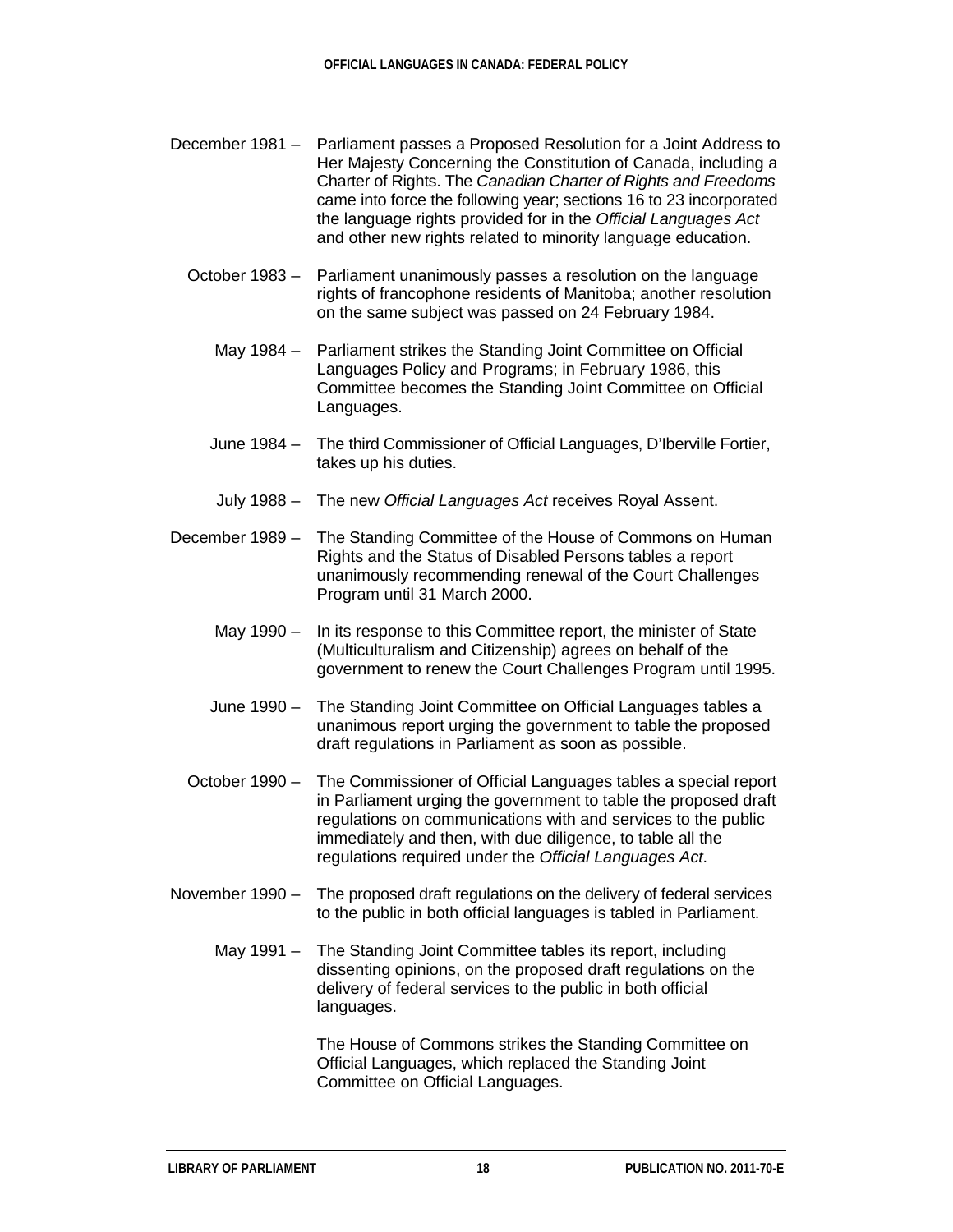- June 1991 The fourth Commissioner of Official Languages, Victor C. Goldbloom, takes up his duties.
- February 1992 In its budget, the federal government announces the elimination of the Court Challenges Program.
	- June 1992 The Standing Committee of the House of Commons on Human Rights and the Status of Disabled Persons tables a report entitled *Paying Too Dearly*, in which it unanimously recommends that the Court Challenges Program be maintained and restructured in the form of a foundation. In December 1992, the minister of Multiculturalism and Citizenship indicates that the government is not able to re-establish this program.
- February 1993 Parliament passes a constitutional amendment, previously passed by the Legislative Assembly of New Brunswick in December 1992; it proclaims in the Charter the equality of that province's English-speaking and French-speaking communities.
- January 1994 The House of Commons amends Standing Order 104 and establishes a Standing Joint Committee on Official Languages.
- August 1994 The government establishes an accountability framework for the application of articles 41 and 42 of the *Official Languages Act*.
- October 1994 The Court Challenges Program is reinstated.
	- June 1996 The Standing Joint Committee on Official Languages tables a report entitled *Implementation of Part VII of the Official Languages Act*, which made two recommendations for rectifying the shortcomings noted in the implementation of the strategy announced in August 1994.
- November 1996 The minister of Canadian Heritage publishes the government's response to the second report of the Standing Joint Committee on Official Languages, announcing that the Treasury Board Secretariat would henceforth be involved in making federal departments and agencies more accountable in implementing Part VII of the *Official Languages Act*.
	- May 1999 The Supreme Court hands down a unanimous judgment in *R. v. Beaulac*, recognizing that courts must interpret language rights broadly.
	- August 1999 The fifth Commissioner of Official Languages, Dyane Adam, takes up her duties.
		- June 2000 The Standing Joint Committee on Official Languages tables its third report to Parliament, an interim report entitled *Implementation of Part VII of the Official Languages Act*.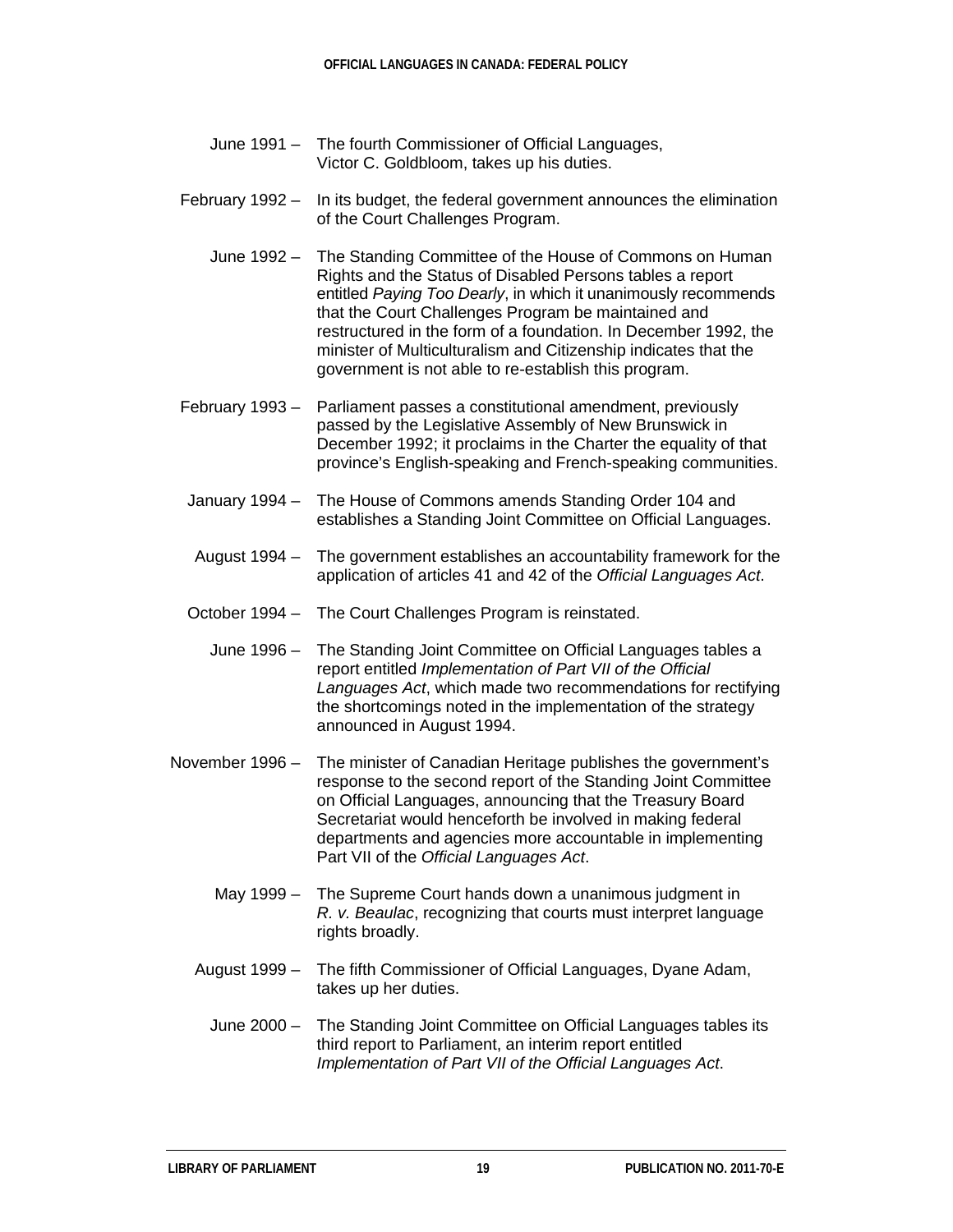- March 2001 The Federal Court, Trial Division, rules that measures taken by the Department of Justice Canada to implement the *Contraventions Act* do not adequately protect all of the quasi-constitutional language rights guaranteed in Part XVII of the *Criminal Code* and Part IV of the *Official Languages Act*.
	- April 2001 The prime minister of Canada asks Mr. Stéphane Dion, Minister of Intergovernmental Affairs and President of the Queen's Privy Council for Canada, to coordinate all issues related to official languages within the federal government. An action plan is to be established by 2003.
	- May 2001 The Standing Joint Committee on Official Languages tables in Parliament its second report, entitled *The Broadcasting and Availability of the Debates and Proceedings of Parliament in Both Official Languages*, accompanied by dissenting opinions.
- September 2001 A bill entitled An Act to amend the Official Languages Act (promotion of English and French) is introduced in the Senate for the first time. It died on the *Order Paper* in the spring of 2002. A new version of the bill is introduced in the next three sessions of Parliament.
	- June 2002 The Federal Court of Canada, Trial Division, renders a decision in *Quigley v. Canada (House of Commons)* that the House of Commons had contravened its obligations as stated in the *Official Languages Act* because it had failed to ensure that its proceedings were broadcast in both official languages. The Board of Internal Economy of the House of Commons decides to appeal the decision.
	- August 2002 Treasury Board initiates a review of its official languages policies, which is completed in the summer of 2005.
	- October 2002 The Senate dissociates itself from the former Standing Joint Committee on Official Languages and creates its own standing committee on official languages.
- November 2002 The House of Commons creates its own standing committee on official languages.
	- March 2003 The government tables the Action Plan for Official Languages, which includes an official languages accountability and coordination framework.
- December 2003 Justice John Richard, Federal Court of Appeal, dismisses the appeal filed by the House of Commons in June 2002. The Federal Court of Appeal upholds the ruling that the House of Commons must provide television broadcasts of its proceedings in both official languages.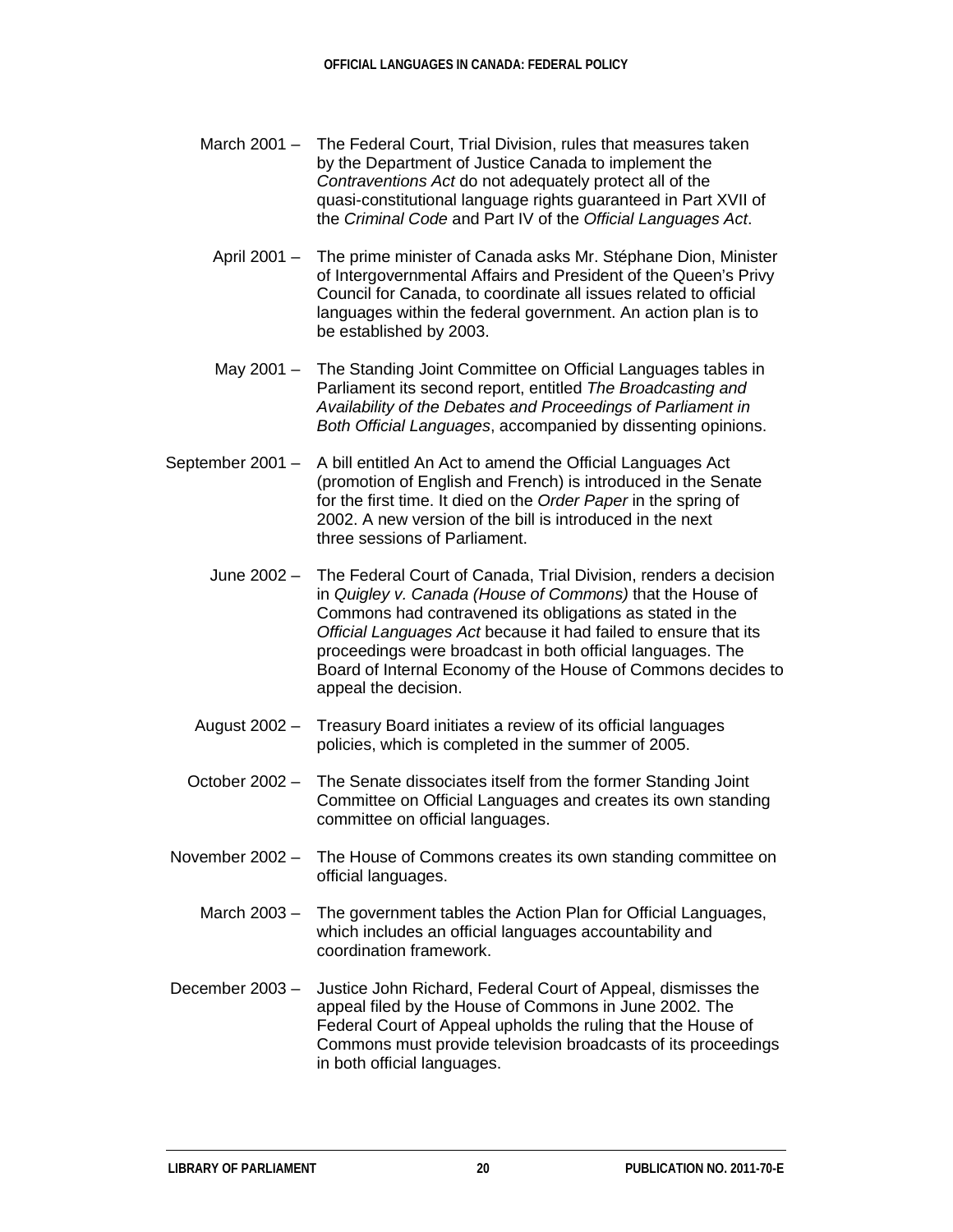- July 2004 The Federal Court of Appeal issues a ruling in *Forum des maires de la péninsule acadienne v. Canada (Canada Food Inspection Agency)*, interpreting section 41 of the *Official Languages Act* as a commitment.
- October 2005 The government publishes the Management Framework for the Official Languages Program and the mid-term report on the implementation of the 2003 Action Plan.
- November 2005 Bill S-3: An Act to amend the Official Languages Act (promotion of English and French) receives Royal Assent. It made Part VII of the *Official Languages Act* binding.
- September 2006 The government announces the cancellation of the Court Challenges Program and other federal programs that have an impact on the development of official language minority communities.
	- October 2006 The sixth Commissioner of Official Languages, Graham Fraser, takes up his duties.

The Fédération des communautés francophones et acadienne du Canada, with the support of other community organizations, brings an action against the Government of Canada seeking to have the decision to eliminate funding for the Court Challenges Program declared null and void.

- May 2007 The House of Commons Standing Committee on Official Languages tables its seventh report in Parliament, entitled *Communities Speak Out: Hear our Voice – The Vitality of Official Language Minority Communities*, accompanied by the supplementary opinions of the Conservative Party and the Bloc Québécois.
- February 2008 Bernard Lord submits the Report on Government of Canada Consultations on Linguistic Duality and Official Languages.
	- March 2008 The House of Commons Standing Committee on Official Languages tables its third report in Parliament, entitled *Leading by Example: Bilingualism in the Public Service and Renewal of the Action Plan for Official Languages*, accompanied by the supplementary opinion of the Bloc Québécois.
	- June 2008 The government unveils the *Roadmap for Canada's Linguistic Duality 2008–2013*.

The government announces the creation of the Language Rights Support Program in response to an out-of-court settlement between the Fédération des communautés francophones et acadienne du Canada and the Government of Canada.

The Standing Senate Committee on Official Languages tables its Progress Report, entitled *Study on the Implementation of Part VII of the "Official Languages Act*.*"*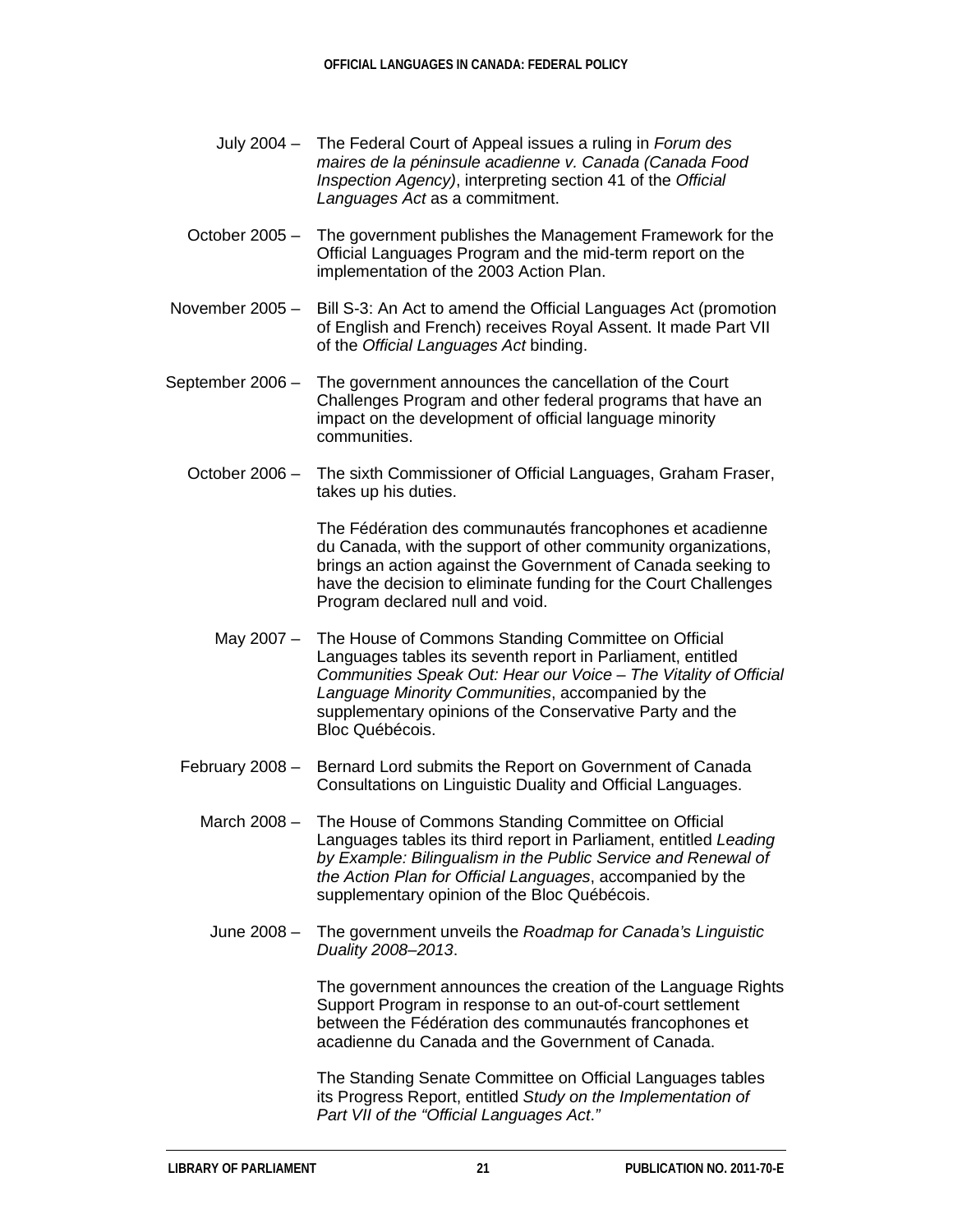- February 2009 The Supreme Court of Canada issues a ruling in *Desrochers v. Canada* concerning the right of the members of the public to receive services of equal quality in the official language of their choice.
- September 2009 The government publishes its Horizontal Management Framework that accompanies the implementation of the 2008 Roadmap.
- December 2009 The Language Rights Support Program comes into being.
	- June 2010 The Standing Senate Committee on Official Languages tables its final report, entitled *Implementation of Part VII of the* Official Languages Act: *We Can Still Do Better*.

A bill entitled "An Act to amend the Official Languages Act (communications with and services to the public)" is introduced in the Senate. It dies on the *Order Paper* in spring 2011. A new version of the bill will be introduced in the two parliamentary sessions that follow.

The Treasury Board Secretariat sends an analytical grid to all institutions subject to the *Official Languages Act* to help them comply with the Supreme Court's decision in *DesRochers v. Canada*.

- April 2011 The government implements a new coordinated approach to official languages reporting on a three-year cycle, combining the expertise of Canadian Heritage (Part VII) and the Treasury Board Secretariat (Parts IV, V and VI).
- April 2012 The government releases the mid-term report on the implementation of the 2008 Roadmap.
- May 2012 The government launches consultations to identify current challenges and priorities relating to linguistic duality and to develop a future federal strategy on official languages.
- November 2012 The House of Commons Standing Committee on Official Languages tables its report entitled *After the Roadmap: Toward Better Programs and Service Delivery*.

The official languages policy instruments are revised.

- March 2013 The government unveils the *Roadmap for Canada's Official Languages 2013–2018: Education, Immigration, Communities*.
- June 2013 Bill C-419, An Act respecting language skills, receives Royal Assent. It requires officers appointed to 10 key offices be able to speak and understand clearly both official languages at the time of their appointment.
- October 2013 The mandate of the Commissioner of Official Languages, Graham Fraser, is renewed for three years.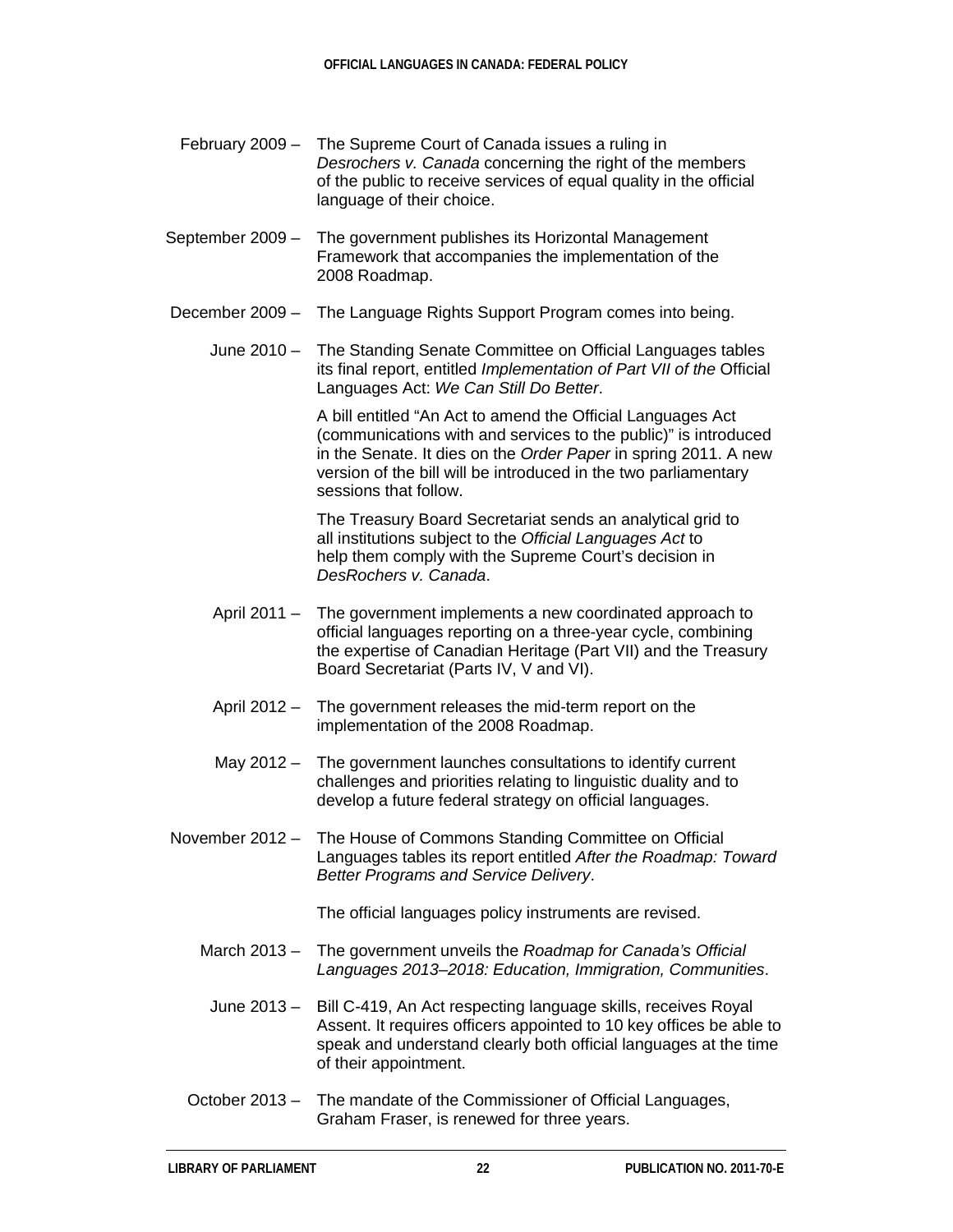- April 2014 In the *Reference re Senate Reform*, the Supreme Court in a unanimous decision underscores the historical role of the Senate in the equitable representation of minorities, including linguistic minorities.
- February 2015 The Société franco-manitobaine brings an application for remedy before the Federal Court questioning certain provisions of the *Official Languages (Communications with and Services to the Public) Regulations*.
- November 2015 The Minister of Canadian Heritage is mandated to develop a new official languages plan and, with the Minister of Justice, to update and reinstate the Court Challenges Program. The Minister must also work with the President of the Treasury Board to ensure that federal services comply with the *Official Languages Act*.

#### **NOTES**

 $\ddot{ }$ 

- <span id="page-26-0"></span>The original version of this document was prepared by Francoise Coulombe, formerly of the Library of Parliament, in November 1993. It has been updated regularly since then by Marion Ménard and Marie-Ève Hudon.
- <span id="page-26-1"></span>1. Institutional bilingualism is the capacity of the state and its institutions to communicate with the public, and within these institutions, in the two official languages. According to the Canadian model, the responsibility assumed by the federal government to communicate with its citizens is coupled with a commitment to serve its citizens in their own official language. Having adopted English and French as official languages, the state recognizes that it must adjust linguistically to the needs of the public. In doing so, the state confirms that it is not incumbent on citizens to adjust linguistically to the workings of government.
- <span id="page-26-2"></span>2. *Canadian [Charter of Rights and Freedoms](http://laws-lois.justice.gc.ca/eng/const/page-15.html)* (Part I of the *Constitution Act, 1982*).
- <span id="page-26-3"></span>3. This Act was consolidated in 2011: *[An Act Recognizing the Equality of the Two Official](https://www.canlii.org/en/nb/laws/stat/rsnb-2011-c-198/latest/rsnb-2011-c-198.html)  [Linguistic Communities in New Brunswick](https://www.canlii.org/en/nb/laws/stat/rsnb-2011-c-198/latest/rsnb-2011-c-198.html)*, R.S.N.B., 2011, c. 198
- <span id="page-26-4"></span>4. On this particular issue, see Chloé Forget and Marie-Ève Hudon, *The Role of the Courts in the Recognition of Language Rights*, Publication no. 2011-68-E, Parliamentary Information and Research Service, Library of Parliament, Ottawa, 8 January 2016 [forthcoming].
- <span id="page-26-5"></span>5. Prime Minister of Canada, *[Minister of Canadian Heritage Mandate Letter](http://www.pm.gc.ca/eng/minister-canadian-heritage-mandate-letter)*; and Prime Minister of Canada, *[Minister of Justice and Attorney General of Canada](http://www.pm.gc.ca/eng/minister-justice-and-attorney-general-canada-mandate-letter)  [Mandate](http://www.pm.gc.ca/eng/minister-justice-and-attorney-general-canada-mandate-letter) Letter*.
- <span id="page-26-6"></span>6. On this particular issue, see Marie-Ève Hudon, *The* [Official Languages Act](http://www.lop.parl.gc.ca/Content/LOP/ResearchPublications/2011-55-e.html?cat=government)*: [Understanding Its Principles and Implementation](http://www.lop.parl.gc.ca/Content/LOP/ResearchPublications/2011-55-e.html?cat=government)*, Publication no. 2011-55-E, Parliamentary Information and Research Service, Library of Parliament, Ottawa, 14 December 2015.
- <span id="page-26-7"></span>7. *[Official Languages Act](http://laws.justice.gc.ca/en/O-3.01)* [OLA], R.S.C., 1985, c. 31 (4<sup>th</sup> Supp.).
- <span id="page-26-8"></span>8. On this particular issue, see Marie-Ève Hudon, *[Official Languages in the Federal Public](http://www.lop.parl.gc.ca/Content/LOP/ResearchPublications/2011-69-e.html?cat=government)  [Service](http://www.lop.parl.gc.ca/Content/LOP/ResearchPublications/2011-69-e.html?cat=government)*, Publication no. 2011-69-E, Parliamentary Information and Research Service, Library of Parliament, Ottawa, 14 December 2015.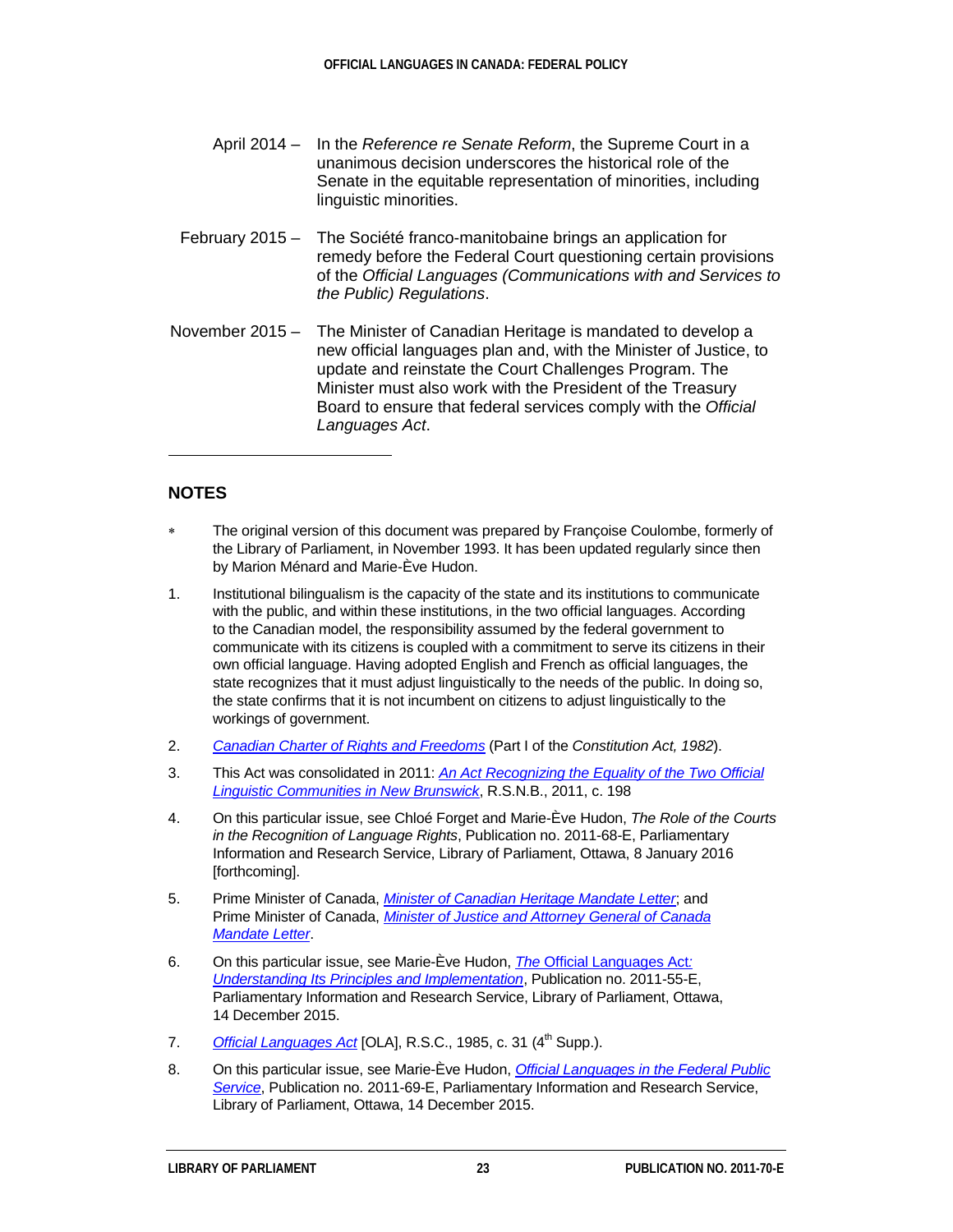- <span id="page-27-0"></span>9. *[Official Languages \(Communications with and Services to the Public\) Regulations](http://www.laws.justice.gc.ca/eng/Regulations/SOR-92-48/index.html)*, SOR/92-48.
- <span id="page-27-1"></span>10. The status of Nunavut is not clearly defined in the Regulations.
- <span id="page-27-2"></span>11. *[Doucet v. Canada](http://recueil.cmf.gc.ca/eng/2005/2004fc1444.html)*, [2005] 1 F.C.R. 671.
- <span id="page-27-3"></span>12. *[DesRochers v. Canada](http://csc.lexum.org/en/2009/2009scc8/2009scc8.html) (Industry)*, [2009] 1 S.C.R. 194.
- <span id="page-27-4"></span>13. [Bill S-205: An Act to amend the Official Languages Act \(communication with and services](http://www.parl.gc.ca/LegisInfo/BillDetails.aspx?Mode=1&billId=6263608&Language=E)  [to the public\),](http://www.parl.gc.ca/LegisInfo/BillDetails.aspx?Mode=1&billId=6263608&Language=E)  $2^{nd}$  Session,  $41^{st}$  Parliament.
- <span id="page-27-5"></span>14. Senate, Standing Committee on Official Languages, *[Transcripts & Minutes](http://www.parl.gc.ca/SenCommitteeBusiness/CommitteeTranscripts.aspx?parl=41&ses=2&comm_id=1595&Language=E)*, 2nd Session, 41<sup>st</sup> Parliament.
- <span id="page-27-6"></span>15. Bill S-209: An Act to amend the Official Languages Act (communications with and [services to the public\),](http://www.parl.gc.ca/LegisInfo/BillDetails.aspx?Mode=1&billId=8063396&Language=E)  $1<sup>st</sup>$  Session,  $42<sup>st</sup>$  Parliament.
- <span id="page-27-7"></span>16. [Bill C-419: An Act respecting language skills,](http://www.parl.gc.ca/LegisInfo/BillDetails.aspx?Mode=1&billId=5526983&Language=E) 1<sup>st</sup> Session, 41<sup>st</sup> Parliament.
- <span id="page-27-8"></span>17. Section 22 of the OLA defines the obligation for federal institutions to serve members of the public and communicate with them in the official language of their choice where there is significant demand. See Federal Court, File number T-310-15.
- <span id="page-27-9"></span>18. The Commissioner of Official Languages released his final investigative report to the complainant in May 2015.
- <span id="page-27-10"></span>19. Prime Minister of Canada *[Minister of Canadian Heritage Mandate Letter](http://www.pm.gc.ca/eng/minister-canadian-heritage-mandate-letter)*; and Prime Minister of Canada, *[President of the Treasury Board of Canada Mandate Letter](http://www.pm.gc.ca/eng/president-treasury-board-canada-mandate-letter)*.
- <span id="page-27-11"></span>20. [Bill S-3: An Act to amend the Official Languages Act \(promotion of English and French\),](http://www.parl.gc.ca/LegisInfo/BillDetails.aspx?Mode=1&billId=1426991&Language=E) 1<sup>st</sup> Session, 38<sup>th</sup> Parliament.
- <span id="page-27-12"></span>21. *[La Commission scolaire francophone du Yukon No. 23 c. Procureure générale du](http://www.yukoncourts.ca/fr/judgements/supreme/2007/2011_yksc_57__commission_scolaire_francophone_du_yukon_no_23_c__procureure_generale_du_territoire_du_yukon_english.pdf)  [Territoire du Yukon](http://www.yukoncourts.ca/fr/judgements/supreme/2007/2011_yksc_57__commission_scolaire_francophone_du_yukon_no_23_c__procureure_generale_du_territoire_du_yukon_english.pdf)*, [2011], Y.K.S.C. 57, paras. 824–863.
- <span id="page-27-13"></span>22. *[Yukon Francophone School Board, Education Area #23 v. Yukon \(Attorney General\)](http://scc-csc.lexum.com/scc-csc/scc-csc/en/item/15357/index.do?r=AAAAAQAGaW5zaWRlAQ)*, [2015], 2 S.C.R. 282.
- <span id="page-27-14"></span>23. Commission scolaire francophone du Yukon, "La CSFY et le GY vont créer un comité de [règlement,](http://commissionscolaire.csfy.ca/2015/08/04/la-csfy-et-le-gy-vont-creer-un-comite-de-reglement/)" News release, 4 August 2015; and Commission scolaire francophone du Yukon, ["La CSFY et le GY demandent de poursuivre les négociations,"](http://commissionscolaire.csfy.ca/2015/11/18/la-csfy-et-le-gy-demandent-de-poursuivre-les-negociations/) News release, 18 November 2015 [available in French only].
- <span id="page-27-15"></span>24. *[Picard v. The Commissioner of Patents and the Canadian Intellectual Property Office,](http://recueil.fja-cmf.gc.ca/eng/2011/2010fc86.html)*  [2010] F.C. 86; and *Fédération des communautés francophones et acadienne du [Canada v. Canada \(Attorney General\)](http://recueil.fja-cmf.gc.ca/eng/2012/2010fc999.html)*, [2010], F.C. 999.
- <span id="page-27-16"></span>25. Prime Minister of Canada, *[Minister of Canadian Heritage Mandate Letter](http://www.pm.gc.ca/eng/minister-canadian-heritage-mandate-letter)*.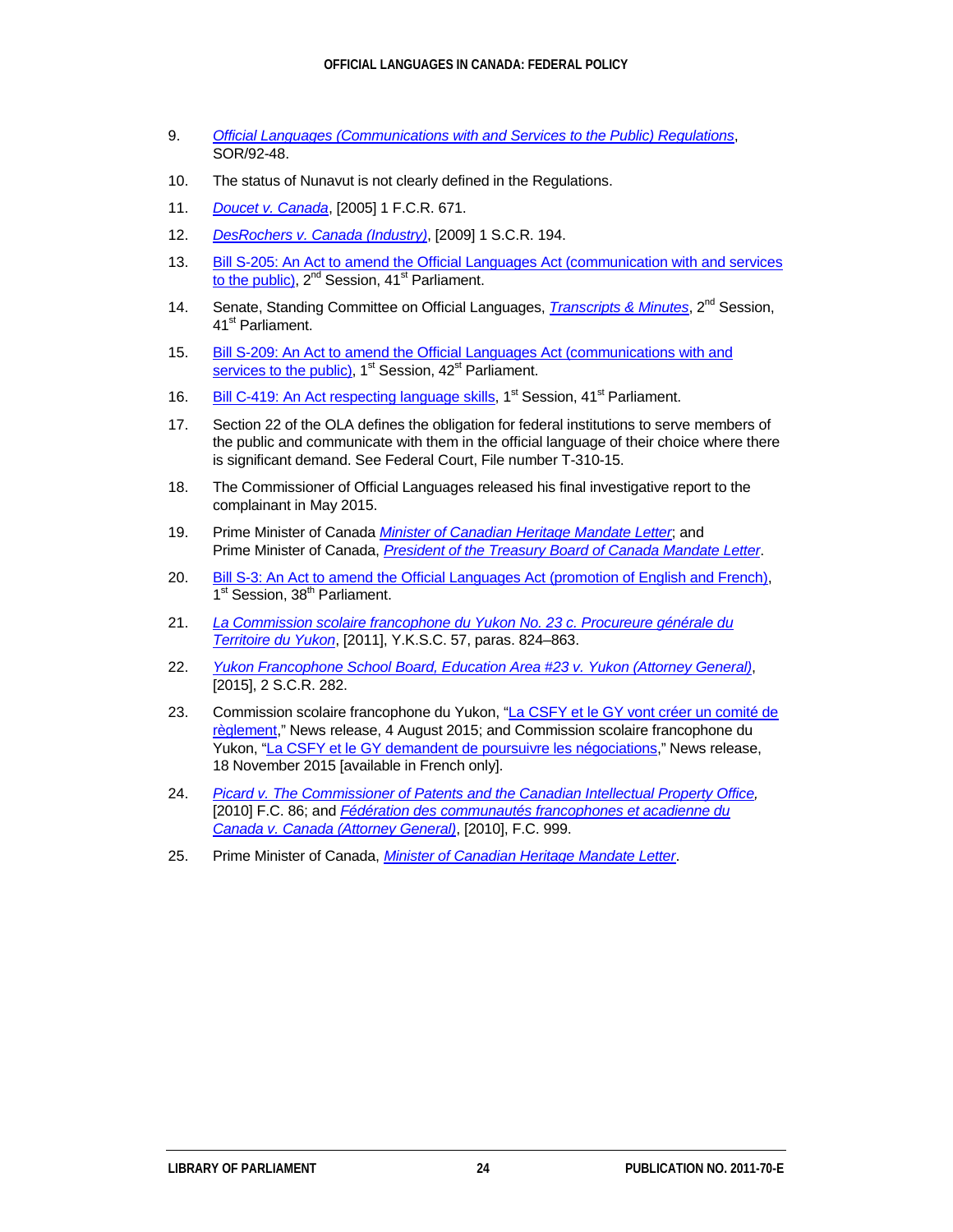## **SELECTED BIBLIOGRAPHY**

#### Canadian Heritage.

- –––. *[Roadmap for Canada's Linguistic Duality 2008–2013: Acting for the Future](http://www.pch.gc.ca/eng/1358261860237/)*. Ottawa, 2008.
- –––. *Summative Evaluation of the Action Plan for Official Languages Coordination Program*, September 2008.
- –––. *[Horizontal Results-based Management and Accountability Framework](http://www.pch.gc.ca/pgm/slo-ols/pubs/08-13hrmaf/index-eng.cfm)*. Ottawa, 2009.
- –––. *Summative Evaluation of the Official Languages Support Programs*, February 2009.
- –––. *Internal Audit of the Official Languages Secretariat*, June 2010.
- –––. *[Roadmap for Canada's Linguistic Duality 2008–2013: Acting for the Future –](http://publications.gc.ca/site/eng/417087/publication.html) [Mid-Term Report](http://publications.gc.ca/site/eng/417087/publication.html)*. Ottawa, 2012.
- –––. *[Roadmap for Canada's Official Languages 2013–2018: Education, Immigration,](http://www.pch.gc.ca/eng/1363882822690)  [Communities](http://www.pch.gc.ca/eng/1363882822690)*. Ottawa, 2013.
- –––. *[Evaluation of the Official Languages Support Programs \(2008–09 to 2012–13\)](http://www.pch.gc.ca/DAMAssetPub/DAM-verEval-audEval/STAGING/texte-text/ralo-eval-2013_1374263088216_eng.pdf?WT.contentAuthority=25.0)*. January 2013.
- –––. *Horizontal Evaluation of the* [Roadmap for Canada's Linguistic Duality](http://www.pch.gc.ca/DAMAssetPub/DAM-verEval-audEval/STAGING/texte-text/roadmap-duality-2013_1374784356467_eng.pdf?WT.contentAuthority=25.0http://www.pch.gc.ca/DAMAssetPub/DAM-verEval-audEval/STAGING/texte-text/roadmap-duality-2013_1374784356467_eng.pdf?WT.contentAuthority=25.0)  [2008–2013: Acting for the Future.](http://www.pch.gc.ca/DAMAssetPub/DAM-verEval-audEval/STAGING/texte-text/roadmap-duality-2013_1374784356467_eng.pdf?WT.contentAuthority=25.0http://www.pch.gc.ca/DAMAssetPub/DAM-verEval-audEval/STAGING/texte-text/roadmap-duality-2013_1374784356467_eng.pdf?WT.contentAuthority=25.0) March 2013.
- –––. *[Audit of PCH Responsibilities related to the Roadmap for Canada's Official](http://www.pch.gc.ca/DAMAssetPub/DAM-bcm-mcp/STAGING/texte-text/auditOfPCHRespToTheRoadmapReportENMarch2015FINALQC_1435072466074_eng.pdf?WT.contentAuthority=25.0)  [Languages 2013–2018: Education, Immigration, Communities](http://www.pch.gc.ca/DAMAssetPub/DAM-bcm-mcp/STAGING/texte-text/auditOfPCHRespToTheRoadmapReportENMarch2015FINALQC_1435072466074_eng.pdf?WT.contentAuthority=25.0)*, March 2015.
- –––. *[Guide for Federal Institutions](http://www.pch.gc.ca/eng/1363187277612/)*.
- –––. *[Canadian Heritage Official Languages Annual Reports](http://www.pch.gc.ca/eng/1359466462083/1359466638286)*.
- Fédération des communautés francophones et acadienne du Canada. *[The](http://www.fcfa.ca/user_files/users/40/Media/doc_LLO_ENG.pdf)  Implementation of the* [Official Languages Act:](http://www.fcfa.ca/user_files/users/40/Media/doc_LLO_ENG.pdf) *A New Approach – A New Vision*. Ottawa, November 2009.

Government of Canada, Privy Council Office.

- –––. *[The Next Act: New Momentum for Canada's Linguistic Duality –](http://epe.lac-bac.gc.ca/100/205/301/pco-bcp/website/06-07-27/www.pco-bcp.gc.ca/olo/default.asp@language=e&page=action&doc=cover_e.htm) The Action Plan [for Official Languages](http://epe.lac-bac.gc.ca/100/205/301/pco-bcp/website/06-07-27/www.pco-bcp.gc.ca/olo/default.asp@language=e&page=action&doc=cover_e.htm)*. Ottawa, 2003.
- –––. *[Canada's Linguistic Duality: A Framework to Manage the Official Languages](http://epe.lac-bac.gc.ca/100/205/301/pco-bcp/website/06-07-27/www.pco-bcp.gc.ca/olo/default.asp@language=e&page=horizontalresultsbasedma&doc=cover_e.htm)  [Program](http://epe.lac-bac.gc.ca/100/205/301/pco-bcp/website/06-07-27/www.pco-bcp.gc.ca/olo/default.asp@language=e&page=horizontalresultsbasedma&doc=cover_e.htm)*. Ottawa, 2005.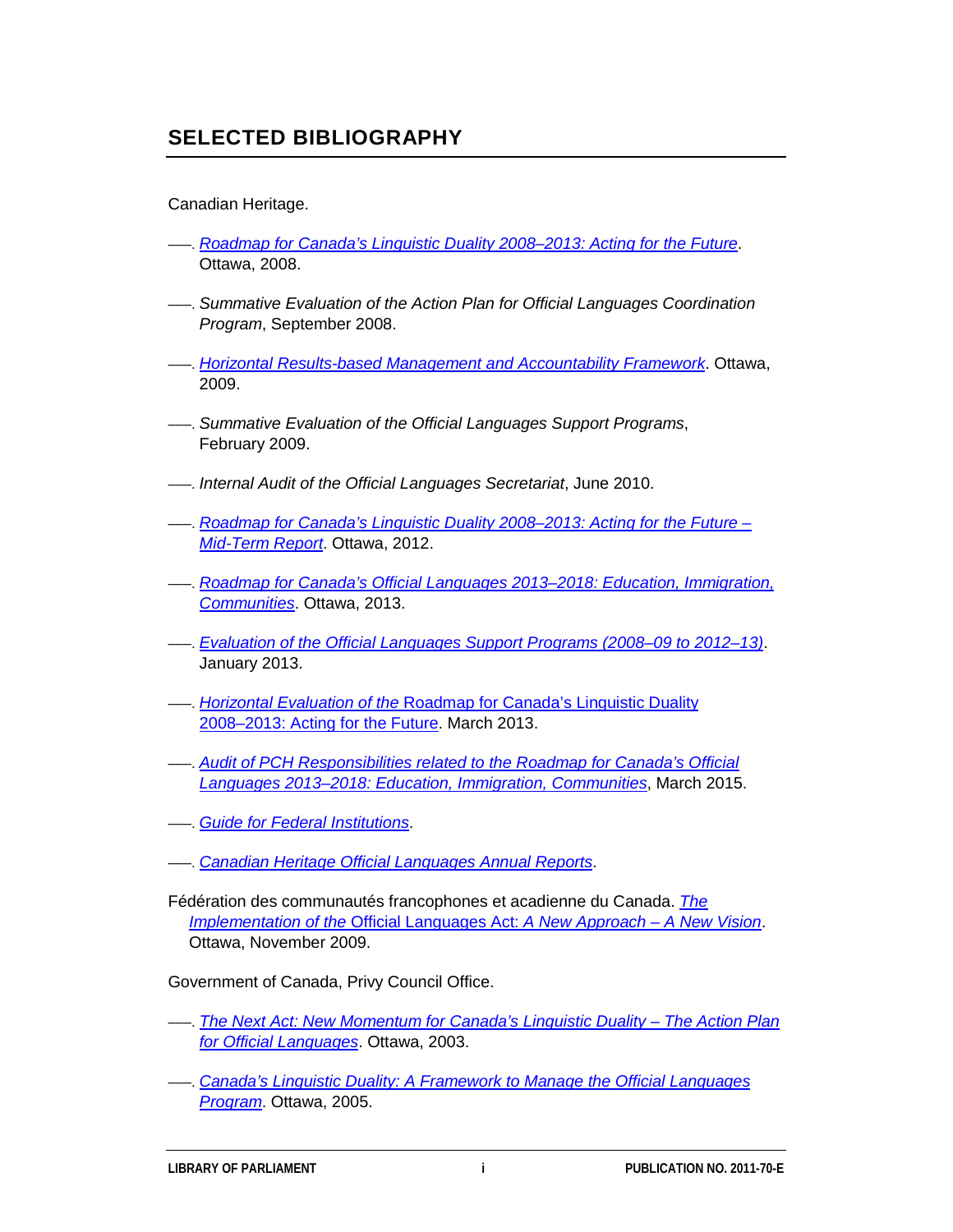- –––. *[Update on the Implementation of the Action Plan for Official Languages: Midterm](http://epe.lac-bac.gc.ca/100/205/301/pco-bcp/website/06-07-27/www.pco-bcp.gc.ca/olo/default.asp@language=e&page=midtermreport&doc=cover_e.htm)  [Report](http://epe.lac-bac.gc.ca/100/205/301/pco-bcp/website/06-07-27/www.pco-bcp.gc.ca/olo/default.asp@language=e&page=midtermreport&doc=cover_e.htm)*. Ottawa, 2005.
- House of Commons, Standing Committee on Official Languages.
- <sup>-</sup>–––. *[Bilingualism in Public Service of Canada](http://www.parl.gc.ca/HousePublications/Publication.aspx?DocId=1862556&Mode=1&Parl=38&Ses=1&Language=E)*. Second Report. 1<sup>st</sup> Session, 38<sup>th</sup> Parliament, May 2005.
- –––. *[Communities Speak Out: Hear Our Voice –](http://www.parl.gc.ca/HousePublications/Publication.aspx?DocId=2919177&Mode=1&Parl=39&Ses=1&Language=E) The Vitality of Official Language [Minority Communities](http://www.parl.gc.ca/HousePublications/Publication.aspx?DocId=2919177&Mode=1&Parl=39&Ses=1&Language=E)*. Seventh Report. 1<sup>st</sup> Session, 39<sup>th</sup> Parliament, May 2007.
- –––. *[Leading by Example: Bilingualism in the Public Service and Renewal of the](http://www.parl.gc.ca/HousePublications/Publication.aspx?DocId=3331128&Mode=1&Parl=39&Ses=2&Language=E)* [Action Plan for Official Languages](http://www.parl.gc.ca/HousePublications/Publication.aspx?DocId=3331128&Mode=1&Parl=39&Ses=2&Language=E), Third Report, 2<sup>nd</sup> Session, 39<sup>th</sup> Parliament, March 2008.
- –––. *[The Impact of Approval and Payment Delays on Department of Canadian](http://www.parl.gc.ca/HousePublications/Publication.aspx?DocId=4282617&Language=E&Mode=1&Parl=40&Ses=2)  [Heritage Recipient Organizations](http://www.parl.gc.ca/HousePublications/Publication.aspx?DocId=4282617&Language=E&Mode=1&Parl=40&Ses=2)*. Second Report. 2<sup>nd</sup> Session, 40<sup>th</sup> Parliament, November 2009.
- –––. *[After the Roadmap: Toward Better Programs and Service Delivery](http://www.parl.gc.ca/HousePublications/Publication.aspx?DocId=5831366&Mode=1&Parl=41&Ses=1&Language=E)*. Second Report. 1<sup>st</sup> Session, 41<sup>st</sup> Parliament, November 2012.
- –––. *[The State of French Second-language Education Programs in Canada](http://www.parl.gc.ca/HousePublications/Publication.aspx?DocId=6433979&Mode=1&Parl=41&Ses=2&Language=Ehttp://www.parl.gc.ca/HousePublications/Publication.aspx?DocId=6433979&Mode=1&Parl=41&Ses=2&Language=E)*. First Report. 2<sup>nd</sup> Session, 41<sup>st</sup> Parliament, February 2014.
- –––. *[Immigration as a Tool for Enhancing the Vitality and Supporting the](http://www.parl.gc.ca/HousePublications/Publication.aspx?DocId=8019677&Mode=1&Parl=41&Ses=2&Language=E)  [Development of Francophone Minority Communities](http://www.parl.gc.ca/HousePublications/Publication.aspx?DocId=8019677&Mode=1&Parl=41&Ses=2&Language=E)*, Fifth Report, 2<sup>nd</sup> Session, 41<sup>st</sup> Parliament, June 2015.

Justice Canada.

- –––. *[The Action Plan for Official Languages Coordination Program Summative](http://www.justice.gc.ca/eng/rp-pr/cp-pm/eval/rep-rap/07/apol-palo/index.html)  [Evaluation](http://www.justice.gc.ca/eng/rp-pr/cp-pm/eval/rep-rap/07/apol-palo/index.html)*. Final Report, October 2007.
- –––. *[Contraventions Act Fund for Implementation of Language Obligations](http://www.justice.gc.ca/eng/rp-pr/cp-pm/eval/rep-rap/12/loe-ole/index.html)  [Evaluation](http://www.justice.gc.ca/eng/rp-pr/cp-pm/eval/rep-rap/12/loe-ole/index.html)*. Final Report, March 2012.
- –––. *[Accountability and Coordination Framework of the Roadmap for Canada's](http://www.justice.gc.ca/eng/rp-pr/cp-pm/eval/rep-rap/12/cld-dlc/index.html)  Linguistic Duality – [Justice Canada Component Evaluation](http://www.justice.gc.ca/eng/rp-pr/cp-pm/eval/rep-rap/12/cld-dlc/index.html)*. Final Report, May 2012.
- –––. *[Initiative in Support of Access to Justice in Both Official Languages Evaluation](http://www.justice.gc.ca/eng/rp-pr/cp-pm/eval/rep-rap/12/bole-edlo/index.html)*. Final Report, May 2012.
- Lord, Bernard. *[Report on Government of Canada Consultations on Linguistic Duality](http://www.pch.gc.ca/pc-ch/conslttn/lo-ol_2008/lord/index-eng.cfm)  [and Official Languages](http://www.pch.gc.ca/pc-ch/conslttn/lo-ol_2008/lord/index-eng.cfm)*, February 2008.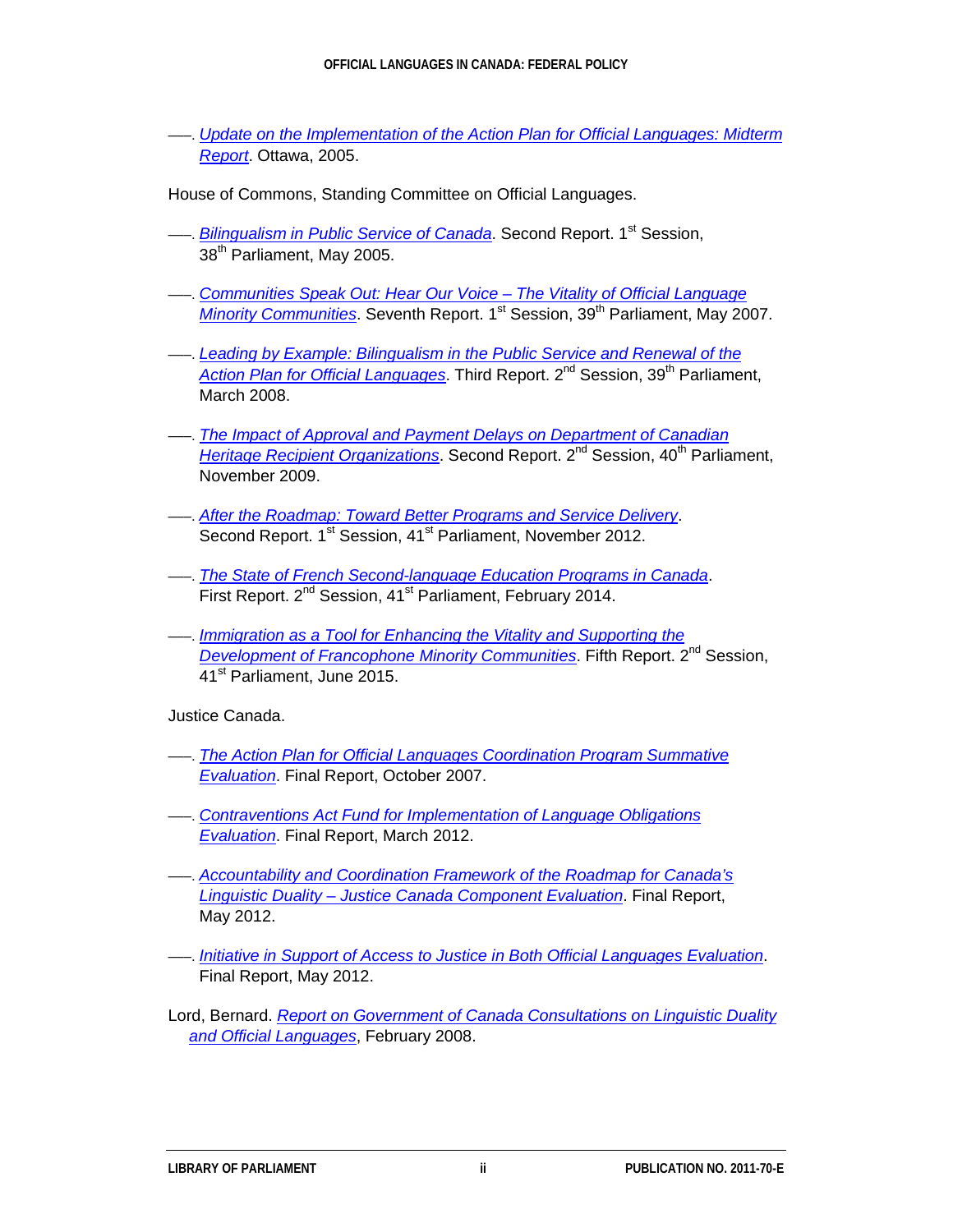Office of the Commissioner of Official Languages.

- –––. *[Walking the Talk: Language of Work in the Federal Public Service](http://www.ocol-clo.gc.ca/html/stu_etu_032004_e.php)*. Ottawa, 2004.
- –––. *[Annual Report: Special Edition 35th](http://www.ocol-clo.gc.ca/html/ar_ra_2004_05_v1_e.php) Anniversary, 1969–2004*. Vol. 1. Ottawa, 2005.
- –––. *[Making it Real: Promoting Respectful Co-existence of the Two Official](http://www.ocol-clo.gc.ca/html/stu_etu_042005_e.php)  [Languages at Work](http://www.ocol-clo.gc.ca/html/stu_etu_042005_e.php)*. Ottawa, 2005.
- –––. *[A Sharper View: Evaluating the Vitality of Official Language Minority](http://www.ocol-clo.gc.ca/html/stu_etu_052006_e.php)  [Communities](http://www.ocol-clo.gc.ca/html/stu_etu_052006_e.php)*. Ottawa, 2006.
- –––. *[Beyond Bilingual Meetings: Leadership Behaviours for Managers](http://www.ocol-clo.gc.ca/html/stu_etu_032011_e.php)*. Ottawa, 2011.
- –––. *[Language Rights 2009–2011](http://www.ocol-clo.gc.ca/html/lr_dl_2009_11_e.php)*. Ottawa, 2012.
- –––. *[Challenges: The New Environment for Language Training in the Federal Public](http://www.ocol-clo.gc.ca/en/pages/challenges-the-new-environment-for-language-training-in-the-federal-public-service)  [Service](http://www.ocol-clo.gc.ca/en/pages/challenges-the-new-environment-for-language-training-in-the-federal-public-service)*. Ottawa, 2013.
- –––. *[Time to Act for the Future of Francophone Communities: Redressing the](http://www.ocol-clo.gc.ca/en/publications/redressing-immigration-imbalance)  [Immigration Balance](http://www.ocol-clo.gc.ca/en/publications/redressing-immigration-imbalance)*. Ottawa, 2014.
- –––. *[Understanding your language rights](http://www.ocol-clo.gc.ca/en/language_rights/act)*.
- –––. *[Official languages annual reports](http://www.ocol-clo.gc.ca/en/publications/annual_reports/index)*.

Parliament of Canada, Standing Joint Committee on Official Languages.

- –––. *[Implementation of Part VII of the](http://www.parl.gc.ca/HousePublications/Publication.aspx?DocId=1031736&Mode=1&Parl=36&Ses=2&Language=E)* Official Languages Act. Interim Report. 2<sup>nd</sup> Session, 36<sup>th</sup> Parliament, June 2000.
- –––. *[The Broadcasting and Availability of the Debates and Proceedings of Parliament](http://www.parl.gc.ca/HousePublications/Publication.aspx?DocId=1032163&Mode=1&Parl=37&Ses=1&Language=E)  [in Both Official Languages](http://www.parl.gc.ca/HousePublications/Publication.aspx?DocId=1032163&Mode=1&Parl=37&Ses=1&Language=E)*. Second Report. 1<sup>st</sup> Session, 37<sup>th</sup> Parliament, May 2001.
- –––. *[The Official Language Minority Communities Told Us](http://www.parl.gc.ca/HousePublications/Publication.aspx?DocId=1032072&Mode=1&Parl=37&Ses=1&Language=E)* …. Eighth Report. 1<sup>st</sup> Session, 37<sup>th</sup> Parliament, April 2002.

Savoie, Donald J. *[Horizontal Management of Official Languages](http://www.ocol-clo.gc.ca/html/hm_gh_2008_e.php)*. Report submitted to the Office of the Commissioner of Official Languages. Ottawa, March 2008.

Senate, Standing Committee on Official Languages.

–––. *[French-Language Education in a Minority Setting: A Continuum from Early](http://www.parl.gc.ca/Content/SEN/Committee/381/offi/rep/rep06jun05-e.pdf)  [Childhood to the Postsecondary Level](http://www.parl.gc.ca/Content/SEN/Committee/381/offi/rep/rep06jun05-e.pdf).* Sixth Report. 1<sup>st</sup> Session, 38<sup>th</sup> Parliament, June 2005.